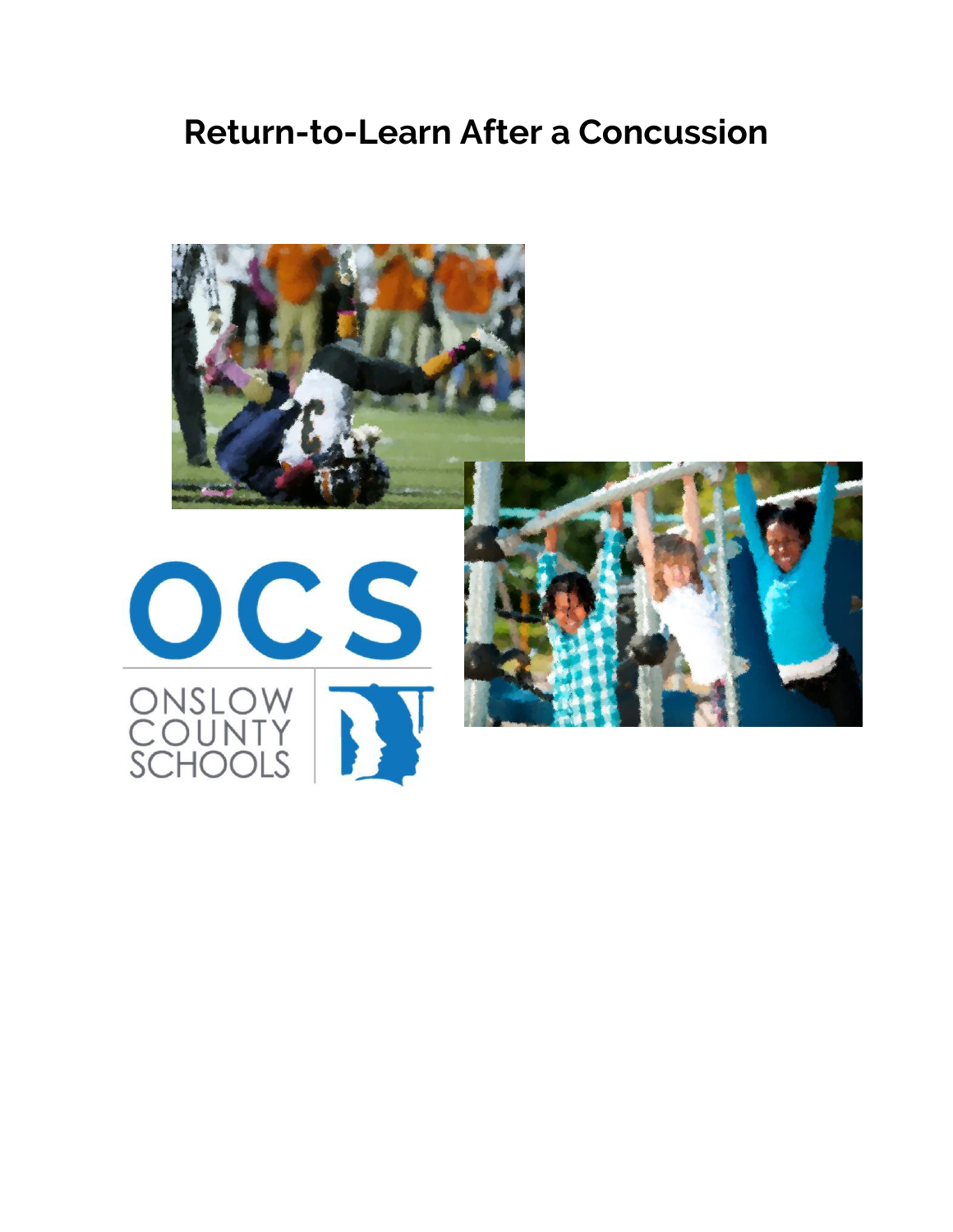## **Onslow County Schools Guidelines for Implementation**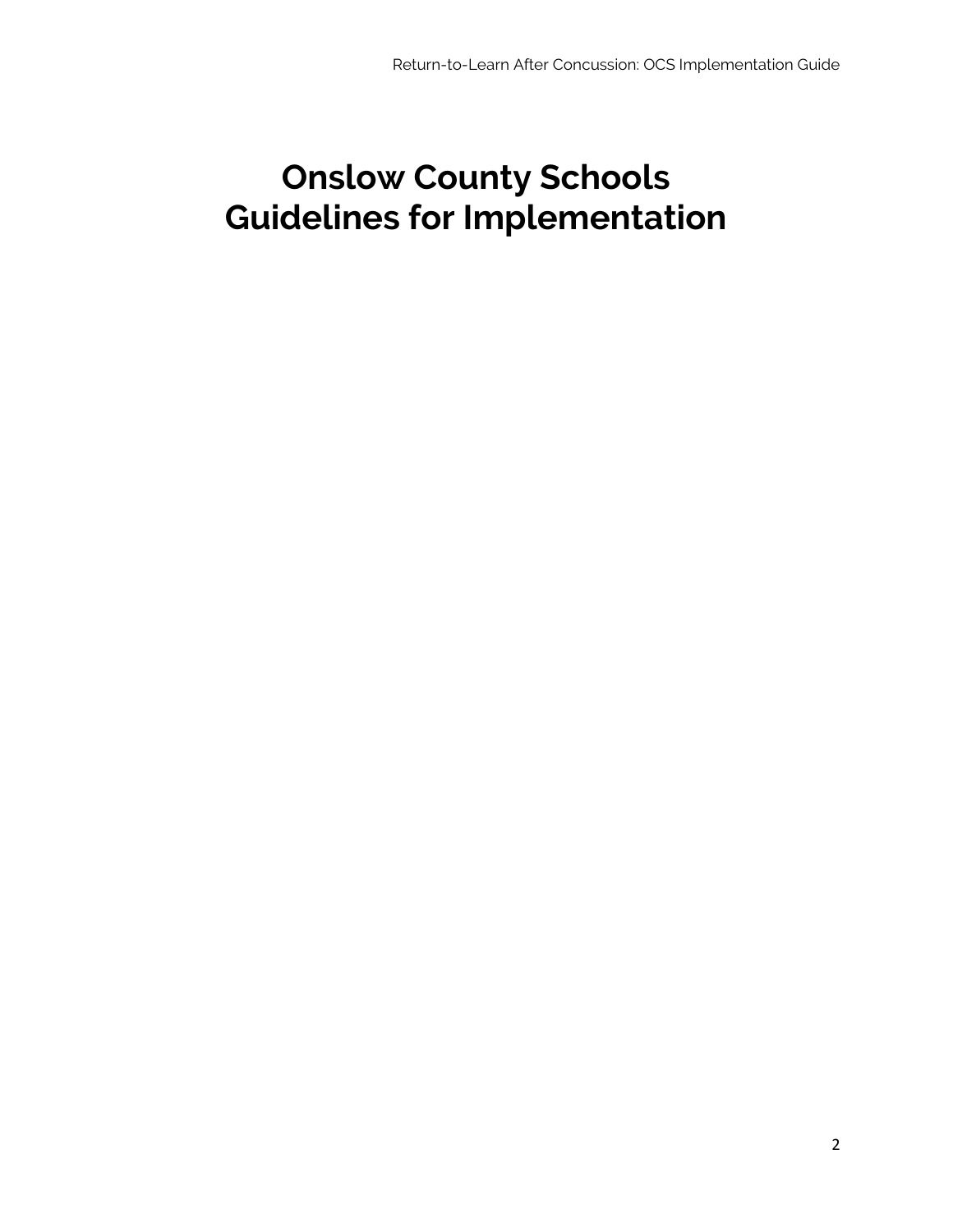**NORTH CAROLINA STATE BOARD OF EDUCATION Priority:** Healthy Responsible Students **Category:** Student Health Issues **Policy ID Number:** HRS-E-001

**Policy Title: Return-to-Learn After Concussion** 

**Current Policy Date:** 10/01/2015

**Other Historical Information:**

**Statutory Reference:** GS 115C-12(12)

**Administrative Procedures Act (APA) Reference Number and Category:**

Concussion Monitoring: Return to Learn

- (a) Each Local Education Agency (LEA) and charter school must develop a plan for addressing the needs of students preschool through twelfth grade suffering concussions. The plan must include:
	- 1) guidelines for removal of a student from physical and mental activity when there is suspicion of concussion;
	- 2) a notification procedure to education staff regarding removal from learn or play;
	- 3) expectations regarding annual medical care update from parents, medical care plan/school accommodations in the event of concussion; and
	- 4) delineation of requirements for safe return-to-learn or play following concussion.
- (b) In accordance with the LEA or charter school plan, each school must appoint a team of people responsible for identifying the return-to-learn or play needs of a student who has suffered a concussion. This team may include the student, student's parent, the principal, school nurse, school counselor, school psychologist, or other appropriate designated professional.
- (c) Each LEA and charter school must provide information and staff development on an annual basis to all teachers and other school personnel in order to support and assist students who have sustained a concussion in accordance with their learning and behavioral needs. This annual training should include information on concussion and other brain injuries, with a particular focus on return-to-learn issues and concerns.
- (d) Each LEA and charter school will include in its annual student health history and emergency medical information update a question related to any head injury/concussion the student may have incurred during the past year.

This plan shall be implemented at the beginning of the 2016-2017 academic school year.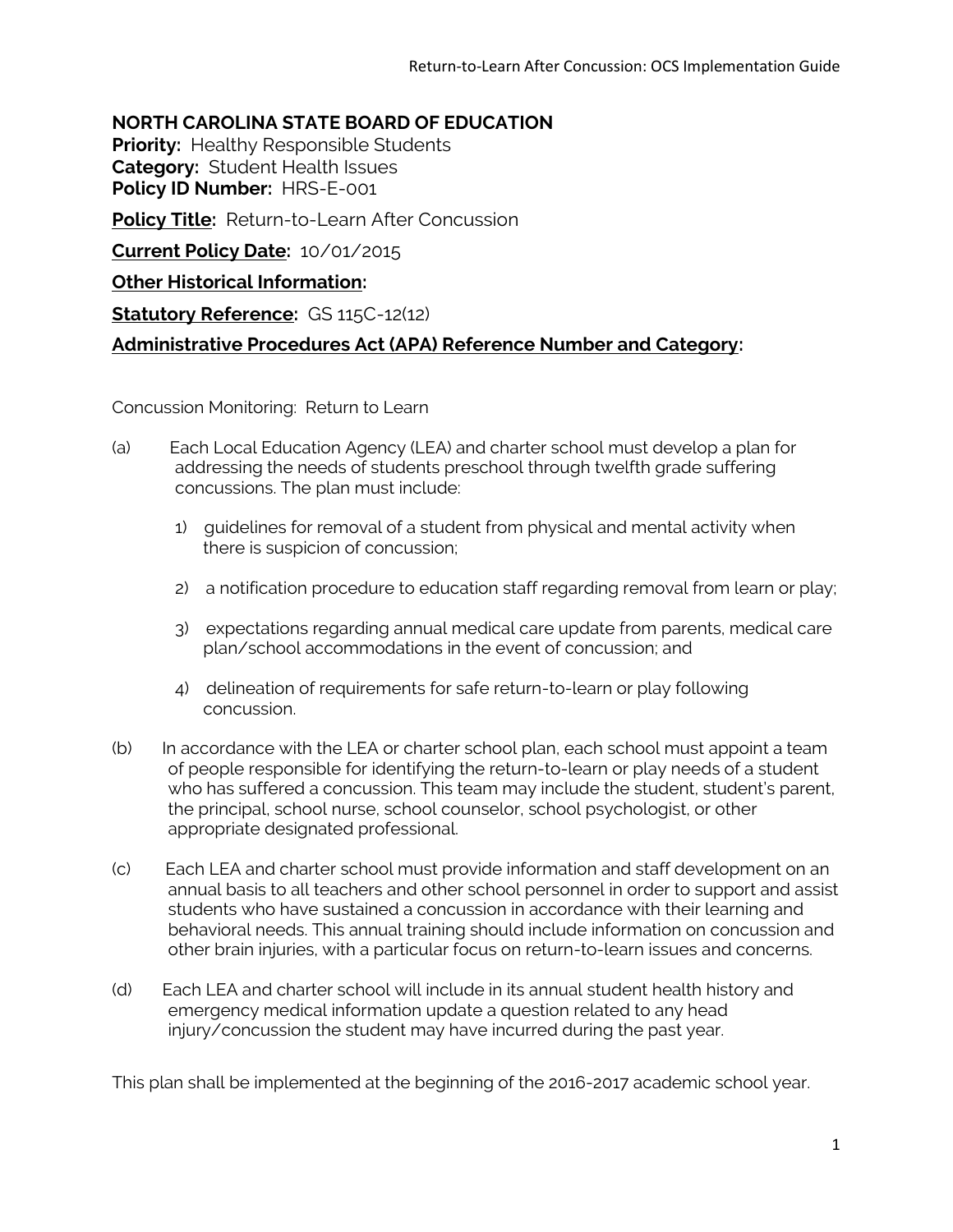### **NORTH CAROLINA STATE BOARD OF EDUCATION "Return-to-Learn after Concussion" ID Number: HRS-E-001 Approved: October 1, 2015 Effective: 2016-2017 School Year Implementation Guide/Resource Document**

A concussion is a mild form of traumatic brain injury (mTBI) that changes the way a person's brain normally works. A concussion is caused by a bump, blow, and/or a jolt to the head that may not involve physical contact. Concussions can occur with or without loss of consciousness. Signs and symptoms of a concussion can show up right after an injury or may not appear or be noticed until hours or days after the injury. The physical symptoms that are common following a concussion may include headaches, double vision, light sensitivity, dizziness, fatigue and/or sensitivity to noise. Learning difficulties that may be present include those associated with light and noise sensitivity, cognitive fatigue, slippages in attention, problems with memory, and/or slower processing speed. Any of these symptoms may negatively impact a student's learning, emotion regulation, or behavioral functioning in the school setting. These symptoms usually resolve in 1-2 weeks in the majority of cases, but in many cases they can linger for months. Consequently, there is a need for guidelines to support all students in their return to the educational environment after sustaining a concussion.

In 2011 the North Carolina General Assembly passed the Gfeller-Waller Concussion Awareness Act (GWCA) that addresses concussion management for injuries experienced in the context of participation in public school sports. This law provided clear guidelines and procedures for managing the concussion symptoms of middle and high school students, including return-to-play guidelines, but did not address non-sports related injuries, injuries that occurred outside the school setting, injuries to younger children, or the needs of students as they returned to the learning environment. The current policy provides "return-to-learn" guidelines that should assist school districts in addressing the learning, emotional, and behavioral needs of all students, including those under the GWCA, following a concussion.

In support of the Return to Learn policy, this Implementation Guide:

- 1. Provides guidelines for the identification of students who have sustained a concussion;
- 2. Guides staff in the evaluation of a student with a concussion and provides guidelines for parent notification;
- 3. Provides parents and staff with concussion education;
- 4. Provides guidance for staff as they develop educational and health-related accommodations for students who have sustained a concussion;
- 5. Provides guidance to staff as they provide educational supports for students with prolonged symptoms related to concussion. (Persisting problems following concussion in children are more common in those with previous head injury, as well as those who have experienced preexisting learning difficulties, neurological, or psychiatric difficulties.)

Each of the following sections of this guide will explain a particular policy statement, offer examples of implementation, and provide resources that each LEA and charter school may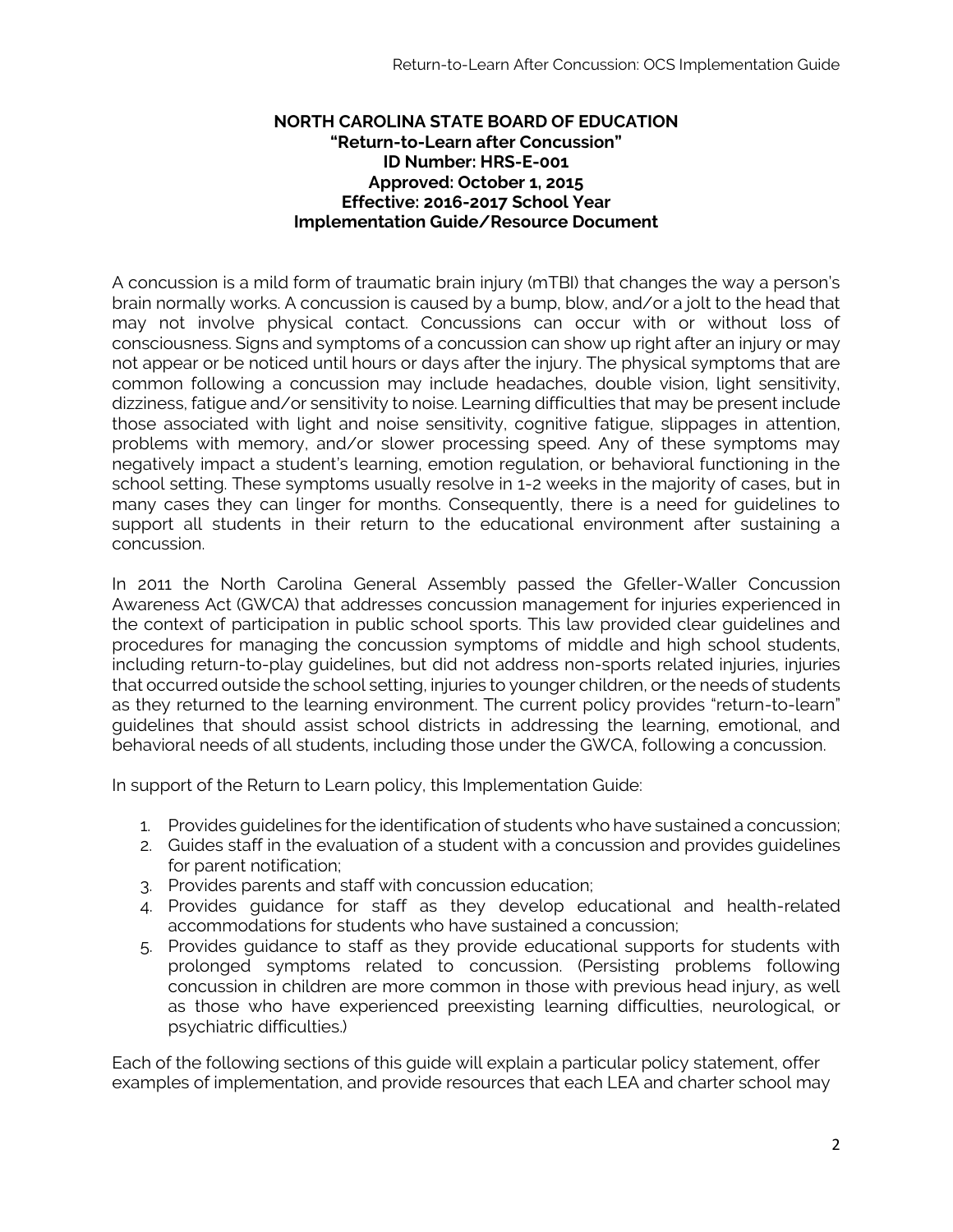use to develop local guidelines in meeting the needs of students who have experienced concussions.

### **(a) Each Local Education Agency (LEA) and charter school must develop a plan for addressing the needs of students, preschool through twelfth grade, suffering concussions. The plan must include:**

### **1) Guidelines for removal of a student from physical and mental activity when there is suspicion of concussion;**

| <b>Explanation:</b>                   | Any teacher, coach, school administrator, school counselor, school<br>psychologist, school nurse, teacher assistant, or other staff member who<br>suspects that any student has suffered a concussion or other head injury shall<br>immediately remove the student from any activities that may result in a further<br>risk of head injury (e.g., physical education, recess, athletic competition, etc.)                                                                                                                                                                                                                                                                                                                                                                                                                                                                                                                                                                                                                                                                                                                                                                                                                                                                                                                                                                                                                                                                                                                                                                                                                                                                                                                                                                                                                                                                                       |
|---------------------------------------|-------------------------------------------------------------------------------------------------------------------------------------------------------------------------------------------------------------------------------------------------------------------------------------------------------------------------------------------------------------------------------------------------------------------------------------------------------------------------------------------------------------------------------------------------------------------------------------------------------------------------------------------------------------------------------------------------------------------------------------------------------------------------------------------------------------------------------------------------------------------------------------------------------------------------------------------------------------------------------------------------------------------------------------------------------------------------------------------------------------------------------------------------------------------------------------------------------------------------------------------------------------------------------------------------------------------------------------------------------------------------------------------------------------------------------------------------------------------------------------------------------------------------------------------------------------------------------------------------------------------------------------------------------------------------------------------------------------------------------------------------------------------------------------------------------------------------------------------------------------------------------------------------|
| <b>Examples of</b><br>Implementation: | Any school employee who suspects that a student has suffered a concussion,<br>or otherwise seriously injured their head, neck or back, will immediately<br>remove the student from the physical activity in order to reduce the risk of<br>further injury.<br>In some instances, the student should not be moved. Signs and symptoms of<br>a possible head, neck, and/or back injuries are listed below. If you observe or<br>suspect that a student is experiencing even one of these symptoms, the<br>student <b>MUST</b> immediately be removed from all participation. School<br>employees shall always err on the side of caution when a student sustains or<br>reports sustaining a head, neck, or spinal injury.<br>A Certified Athletic Trainer (ATC)/School Nurse/First Responder shall be<br>contacted immediately so an evaluation can be performed. Please note that if<br>the student is unconscious or has an altered level of consciousness, 911 shall<br>be called immediately.<br>Signs of Head, Neck, and Back Injuries may include:<br>Change in consciousness<br>$\bullet$<br>Severe pain or pressure in the head, neck, or back<br>$\bullet$<br>Tingling or loss of sensation in the hands, fingers, feet, or toes<br>$\bullet$<br>Partial or complete loss of movement of any body part<br>$\bullet$<br>Unusual bumps or depressions on the head or over the spine<br>$\bullet$<br>Blood or other fluids in the ears or nose<br>$\bullet$<br>Heavy external bleeding of the head, neck, or back<br>$\bullet$<br>Seizures<br>$\bullet$<br>Impaired breathing as a result of injury<br>$\bullet$<br>Impaired vision (e.g., double vision) as a result of the injury<br>$\bullet$<br>Nausea or vomiting<br>$\bullet$<br>Persistent headache<br>$\bullet$<br>Loss of balance<br>$\bullet$<br>Bruising of the head, especially around the eyes or behind the ears<br>$\bullet$ |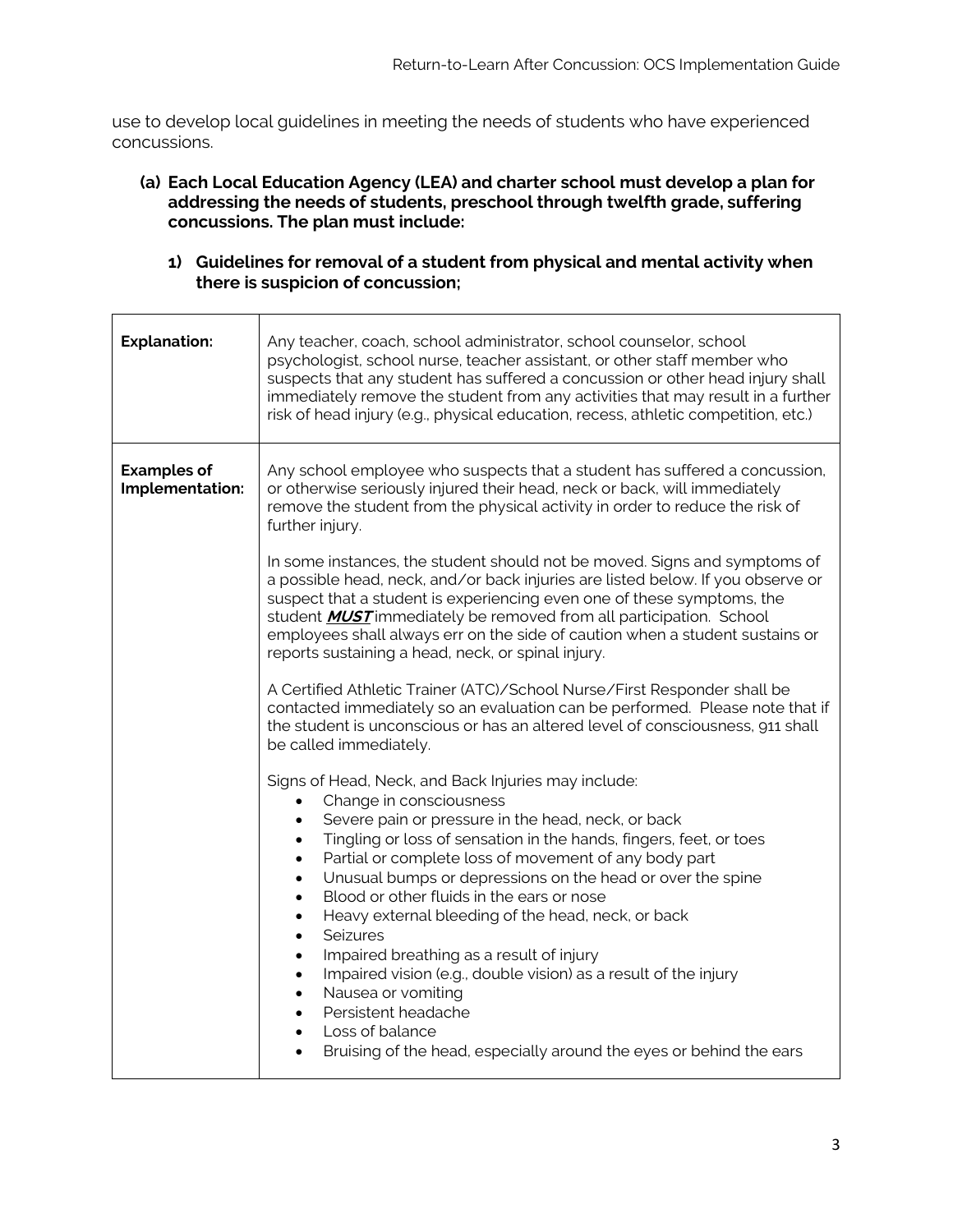| <b>Resources:</b> | Websites:                                                                                                                                           |
|-------------------|-----------------------------------------------------------------------------------------------------------------------------------------------------|
|                   | Center for Disease Control - Heads-up Program -<br>http://www.cdc.gov/headsup/pdfs/schools/tbi_schools_checklist_508-<br>a.pdf                      |
|                   | Matthew Gfeller Sport Related Traumatic Brain Injury Research Center at<br><b>UNC-Chapel Hill</b><br>http://tbicenter.unc.edu/index.html            |
|                   | North Carolina Emergency Guidelines for Schools -<br>https://www2.ncdhhs.gov/dhsr/EMS/pdf/kids/quidelines.pdf                                       |
|                   | BrainSteps Recommended Protocol -<br>http://brainsteps.net/_orbs/about/2_BrainSTEPS_Protocol.pdf                                                    |
|                   | Resources from other school districts:                                                                                                              |
|                   | Cabarrus County Schools:<br>http://www.cabarrus.k12.nc.us/Page/1044                                                                                 |
|                   | Charlotte-Mecklenburg Schools:<br>Management of the Student Post-Concussion                                                                         |
|                   | Wake County Public School System:<br>WCPSS Management of Suspected Severe Injuries<br>https://drive.google.com/open?id=0B4ilaeAe6nJ-RmtXcGRYRTRkR2c |

### **2) Notification procedure to education staff regarding removal from learning or play;**

| <b>Explanation:</b>                   | If a student has a diagnosed concussion, then all stakeholders in the student's<br>education must be notified (e.g., teachers, coaches, administrators, etc.) This<br>procedure should be in written form and accessible by all staff.                                                                                              |
|---------------------------------------|-------------------------------------------------------------------------------------------------------------------------------------------------------------------------------------------------------------------------------------------------------------------------------------------------------------------------------------|
| <b>Examples of</b><br>Implementation: | It is recommended that each school designate a professional to be the<br>concussion contact for the school. This person facilitates the return to learn<br>procedures. This can be any professional in the school setting and they should<br>be clearly identified by the school administration.                                    |
|                                       | Depending on the size of the school, a <b>case manager</b> may also be another<br>useful role to designate. Potential duties of a case manager may be as follows:<br>Follow up with parent as needed to ensure student's needs are being<br>addressed<br>Coordinate the development and follow-up of an Educational Plan of<br>Care |
|                                       | Whomever receives the initial notification of a student's diagnosed concussion<br>should inform the designated concussion contact (e.g., parent provides initial                                                                                                                                                                    |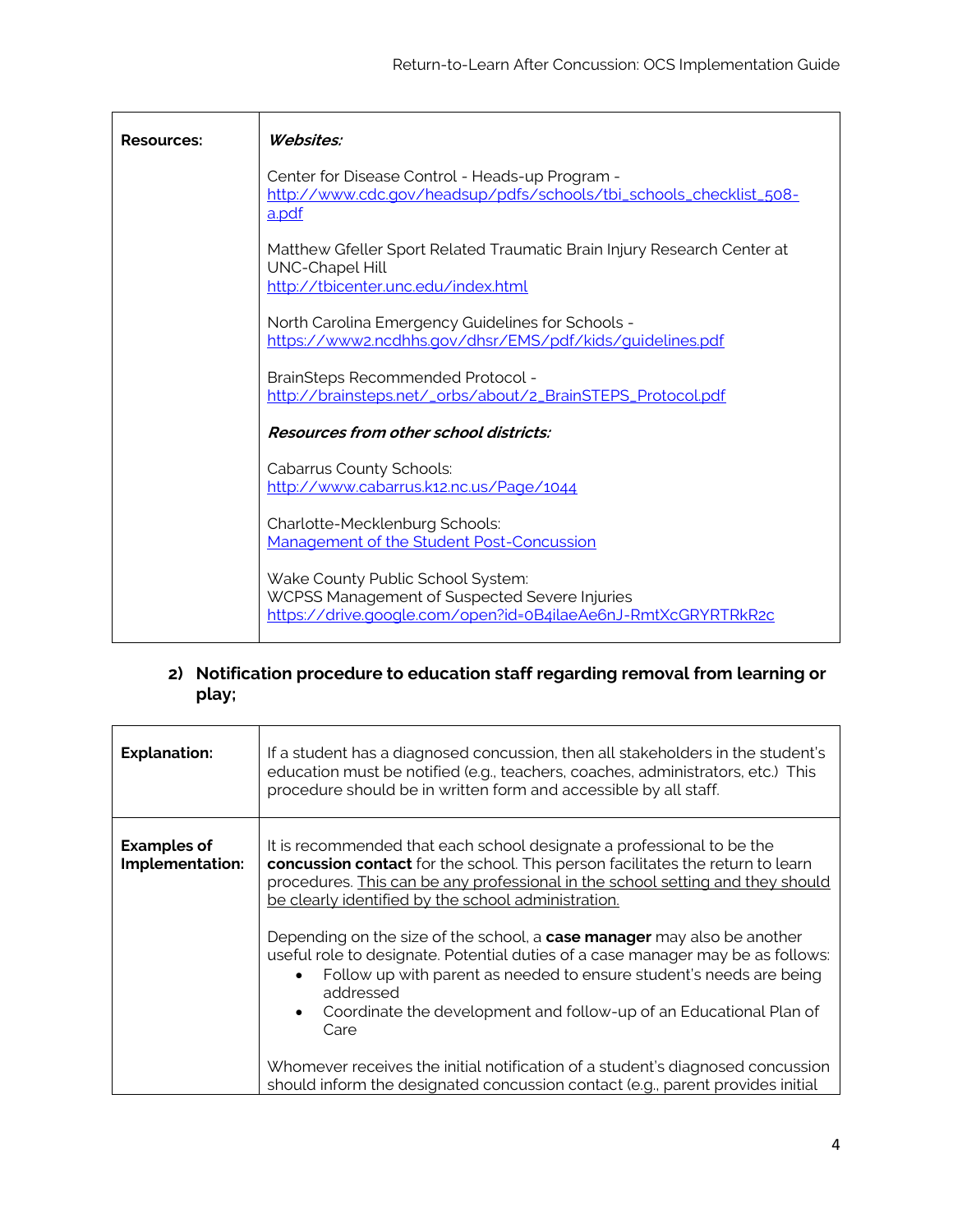|                   | documentation to school receptionist, who then immediately alerts the<br>designated concussion contact at the school.)                                                                                                                                                                                                                                                                                                                                                                                                                                                                                                                                                                                    |
|-------------------|-----------------------------------------------------------------------------------------------------------------------------------------------------------------------------------------------------------------------------------------------------------------------------------------------------------------------------------------------------------------------------------------------------------------------------------------------------------------------------------------------------------------------------------------------------------------------------------------------------------------------------------------------------------------------------------------------------------|
|                   | Upon notification of a diagnosed concussion, the concussion contact<br>immediately notifies the parent/guardian (if necessary), teacher(s), and school<br>nurse. Others should be notified (i.e., exceptional children instructional coach,<br>athletic/sports coach, etc.) as needed. This written notification serves the<br>following purposes:<br>Assignment of case manager (if utilized)<br>Informs others of concussion<br>Includes symptoms for parent(s) and teachers to watch for<br>$\bullet$<br>Asks teachers to note needed accommodations/modifications<br>Lists recommendations from physician (if available)<br>Gives directions to contact concussion contact with<br>questions/concerns |
| <b>Resources:</b> | Websites:                                                                                                                                                                                                                                                                                                                                                                                                                                                                                                                                                                                                                                                                                                 |
|                   | BrainSteps Recommended Protocol:<br>http://brainsteps.net/orbs/about/2_BrainSTEPS_Protocol.pdf                                                                                                                                                                                                                                                                                                                                                                                                                                                                                                                                                                                                            |
|                   | <b>BrainSteps Notification Flow Chart</b>                                                                                                                                                                                                                                                                                                                                                                                                                                                                                                                                                                                                                                                                 |
|                   | Resources from other school districts:                                                                                                                                                                                                                                                                                                                                                                                                                                                                                                                                                                                                                                                                    |
|                   | Wake County Public School System:<br><b>WCPSS Assisting Students with a Concussion</b>                                                                                                                                                                                                                                                                                                                                                                                                                                                                                                                                                                                                                    |

### **3) Expectations regarding annual medical care update from parents, medical care plan/school accommodations in the event of concussion;**

Ē

| <b>Explanation:</b>                   | Annual medical care update: this is explained more fully in component (d)<br>below.                                                                                                                                                                                                                                                                                                                                                                                                                                                                                                                           |
|---------------------------------------|---------------------------------------------------------------------------------------------------------------------------------------------------------------------------------------------------------------------------------------------------------------------------------------------------------------------------------------------------------------------------------------------------------------------------------------------------------------------------------------------------------------------------------------------------------------------------------------------------------------|
|                                       | Medical Care Plan/Educational Care Plan:<br>The Return-to-School plan may represent different levels and duration of care<br>including, but not limited to:<br>monitoring of learning, emotional functioning and behavior across all<br>$\bullet$<br>school settings<br>targeted strategies to support learning and behavior - including<br>$\bullet$<br>reasonable periods of cognitive rest and physical restrictions (as<br>guided by the medical professional involved)<br>• a Medical Care Plan, or<br>• other interventions, as deemed necessary for the student by the<br>designated school-based team |
| <b>Examples of</b><br>Implementation: | If the student is experiencing difficulties due to the concussion, development<br>of an Educational and/or Medical Care Plan will occur. It is recommended that<br>this occur via a face-to-face meeting.                                                                                                                                                                                                                                                                                                                                                                                                     |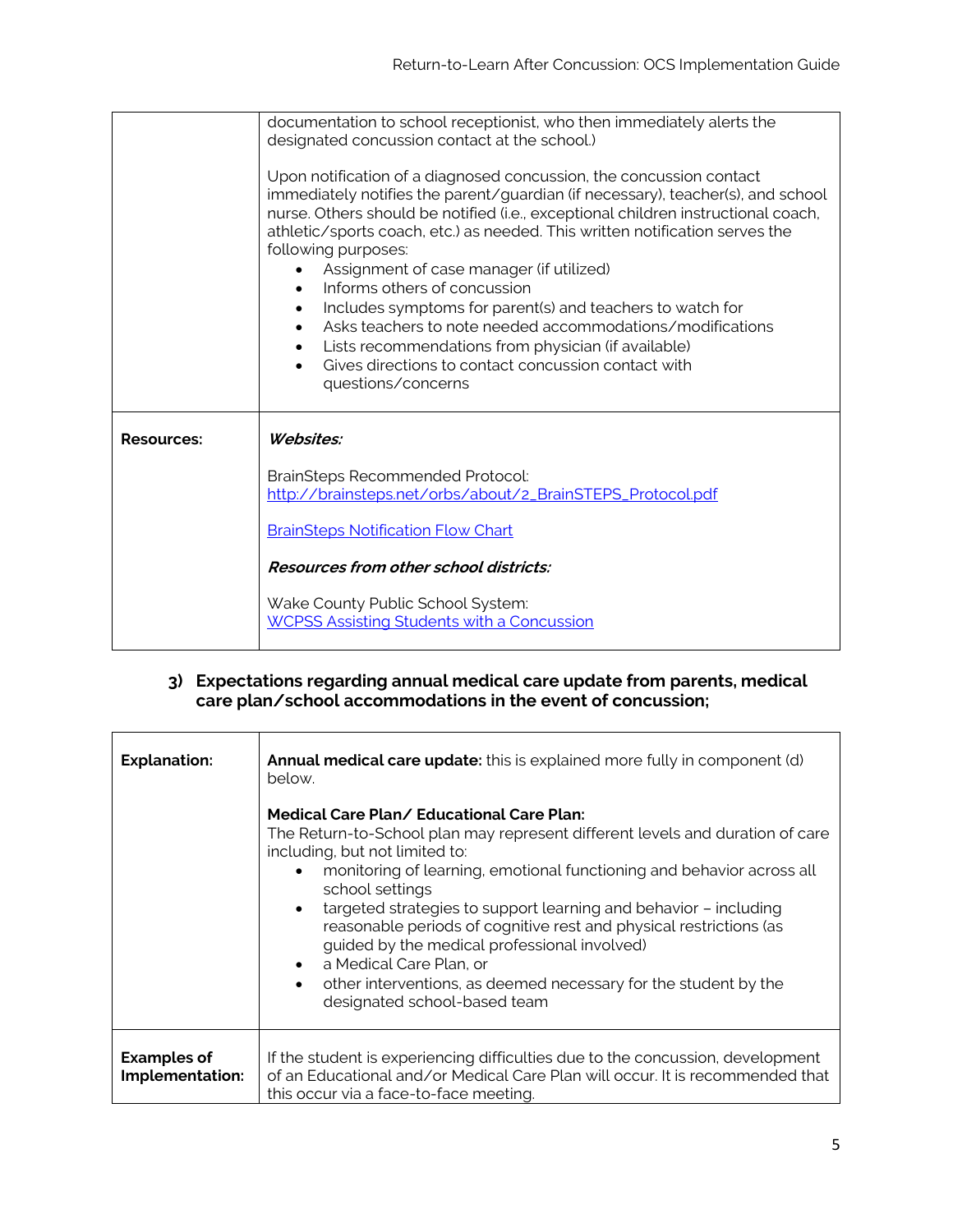|                   | Initiation and coordination of this meeting would involve the<br>$\bullet$<br>concussion contact and (if applicable) the case manager.<br>Suggested participants (if not already included as concussion contact<br>and case manager) include: teacher(s), parent(s), school counselor,<br>school nurse, and administration.<br>Others could include the student, school psychologist, coach, etc., as<br>$\bullet$<br>needed and appropriate.                |
|-------------------|--------------------------------------------------------------------------------------------------------------------------------------------------------------------------------------------------------------------------------------------------------------------------------------------------------------------------------------------------------------------------------------------------------------------------------------------------------------|
|                   | <b>Medical Care Plan:</b> A document outlining the accommodations and<br>modifications a student may need to address medical symptoms while<br>recovering from a concussion. This plan is reviewed as often as necessary,<br>(recommended - weekly).<br>The Medical Care Plan is led by the school-based health care<br>$\bullet$<br>professional.<br>The Medical Care Plan may also be referred to as the Individual Health<br>$\bullet$<br>Care Plan.      |
|                   | <b>Educational Care Plan:</b> A document outlining the supports that a student may<br>need to address academic, emotional, and behavioral difficulties while<br>recovering from a concussion. This plan is reviewed as often as necessary<br>(recommended as frequently as the Medical Care Plan).<br>The Educational Care Plan is led by the designated school<br>professional (may by the concussion contact or case manager<br>designated at the school). |
| <b>Resources:</b> | Resources from other school districts:<br>Cabarrus County Schools:<br>CCS Return to Learn: Academic Accommodation Plan Following Concussion<br><b>CCS Modifications Form</b><br>Charlotte Mecklenburg Schools:<br>Management of the Student Post-Concussion-CMS<br>Wake County Public School System:<br><b>WCPSS Assisting Students with a Concussion</b><br><b>WCPSS Academic Plans of Care</b><br><b>WCHS Medical Care Plan</b>                            |

### **4) Delineation of requirements for safe return-to-learn or play following concussion.**

| <b>Explanation:</b> | If a concussion is diagnosed by a medical care provider, then appropriate<br>steps should be taken to address that student's learning, emotional, and<br>behavioral needs throughout the course of recovery. The continuum of<br>support provided could include appropriate monitoring of recovery, academic<br>and/or functional accommodations, or temporary removal from the formal<br>classroom environment. |
|---------------------|------------------------------------------------------------------------------------------------------------------------------------------------------------------------------------------------------------------------------------------------------------------------------------------------------------------------------------------------------------------------------------------------------------------|
|                     | Prolonged symptoms must be addressed in a manner that matches the<br>student's needs to the level of intervention. If the Return-to-Learn Plan                                                                                                                                                                                                                                                                   |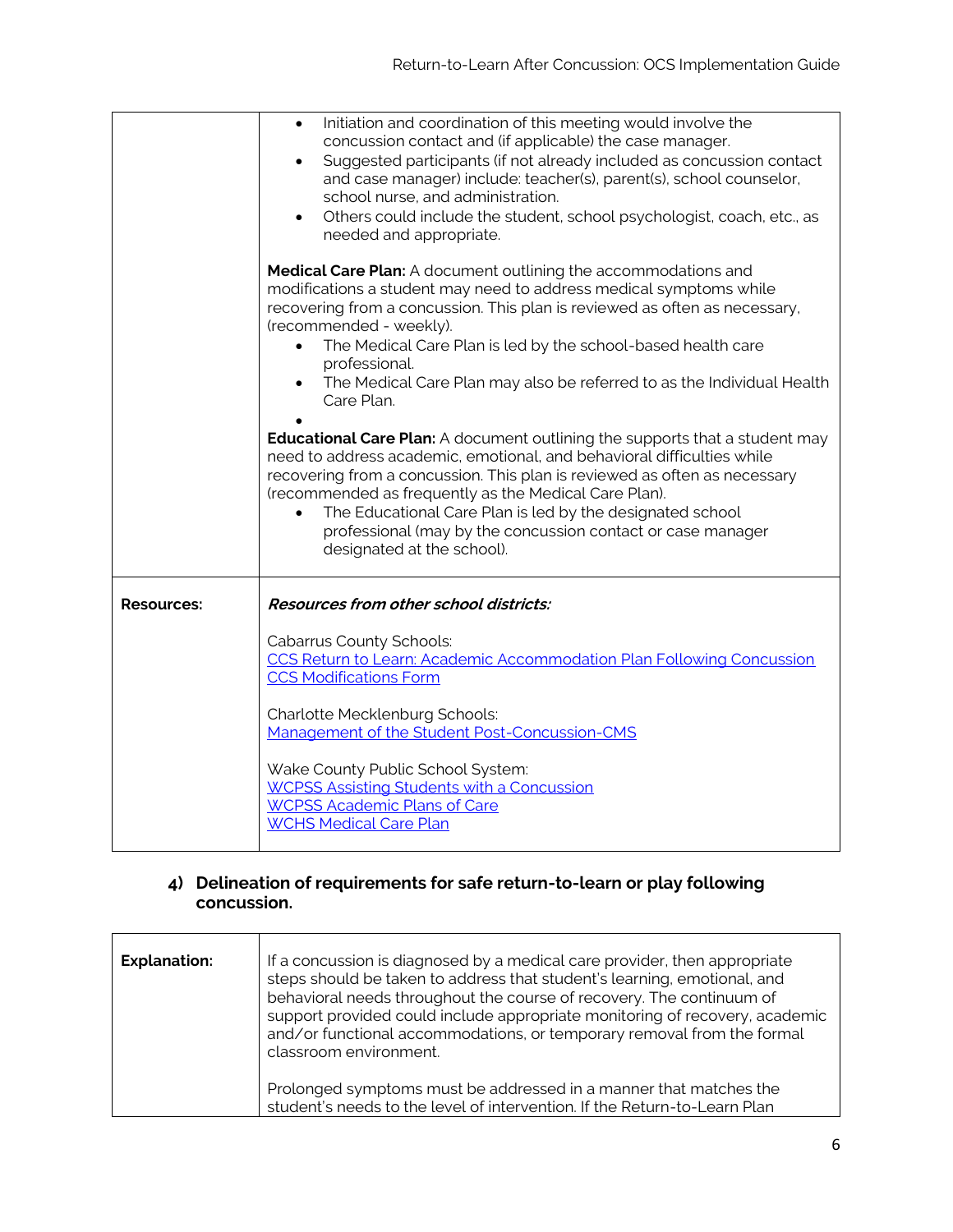|                                       | (Medical Care Plan, Educational Care Plan) is found to be insufficient in<br>meeting the needs of a student at any point during the monitoring process,<br>the school-based team should become involved in order to identify<br>appropriate targeted interventions for the student.<br>When possible, a School Psychologist who is certified as an approved<br>provider for assessment of TBI, should be part of this decision-making<br>process.                                                                                                                                                                                                                                                                                                                                                                                                                                                                                                                                                                         |
|---------------------------------------|---------------------------------------------------------------------------------------------------------------------------------------------------------------------------------------------------------------------------------------------------------------------------------------------------------------------------------------------------------------------------------------------------------------------------------------------------------------------------------------------------------------------------------------------------------------------------------------------------------------------------------------------------------------------------------------------------------------------------------------------------------------------------------------------------------------------------------------------------------------------------------------------------------------------------------------------------------------------------------------------------------------------------|
| <b>Examples of</b><br>Implementation: | The Educational Care Plan is reviewed as often as necessary,<br>(recommended as often as the Medical Care Plan).<br>As a student progresses in recovery, decrease the intensity of the<br>accommodations and modifications until the student has been<br>symptom free without accommodations/modifications for two or<br>more weeks. The plan can then be discontinued.<br>If an Educational Care Plan has been in place and proven insufficient in<br>$\bullet$<br>improving the educational (academic and/or functional) performance<br>of the student, then the student should be referred to the school-<br>based problem solving team for direct support specific to academic<br>and/or functional needs.<br>For students with existing 504 plans/IEPs, these plans are not<br>$\bullet$<br>amended unless a student demonstrates a significant need in direct<br>relation to their concussion.<br>If state testing accommodations are needed, the use of the transitory<br>impairment procedure may be appropriate. |
| <b>Resources:</b>                     | <b>Resources from other states:</b>                                                                                                                                                                                                                                                                                                                                                                                                                                                                                                                                                                                                                                                                                                                                                                                                                                                                                                                                                                                       |
|                                       | <b>BrainSteps flowchart</b><br>Oregon<br>http://cbirt.org/ocamp/resources/<br>Return to Academics<br>http://media.cbirt.org/uploads/files/return_to_academics.pdf<br>Plan of Accommodations<br>http://media.cbirt.org/uploads/files/504_plan_ocamp.pdf<br>Resources from other school districts:                                                                                                                                                                                                                                                                                                                                                                                                                                                                                                                                                                                                                                                                                                                          |
|                                       | Cabarrus County Schools:<br>http://www.cabarrus.k12.nc.us/Page/1044                                                                                                                                                                                                                                                                                                                                                                                                                                                                                                                                                                                                                                                                                                                                                                                                                                                                                                                                                       |
|                                       | CCS Return To Learn<br><b>CCS Modifications Form</b>                                                                                                                                                                                                                                                                                                                                                                                                                                                                                                                                                                                                                                                                                                                                                                                                                                                                                                                                                                      |
|                                       | Charlotte Mecklenburg Schools:<br>Management of the Student Post-Concussion-CMS                                                                                                                                                                                                                                                                                                                                                                                                                                                                                                                                                                                                                                                                                                                                                                                                                                                                                                                                           |
|                                       | Wake County Public School System:<br><b>WCPSS Assisting Students with a Concussion</b><br><b>WCPSS Academic Plans of Care</b><br><b>WCPSS Academic Plan of Care How To PPT</b>                                                                                                                                                                                                                                                                                                                                                                                                                                                                                                                                                                                                                                                                                                                                                                                                                                            |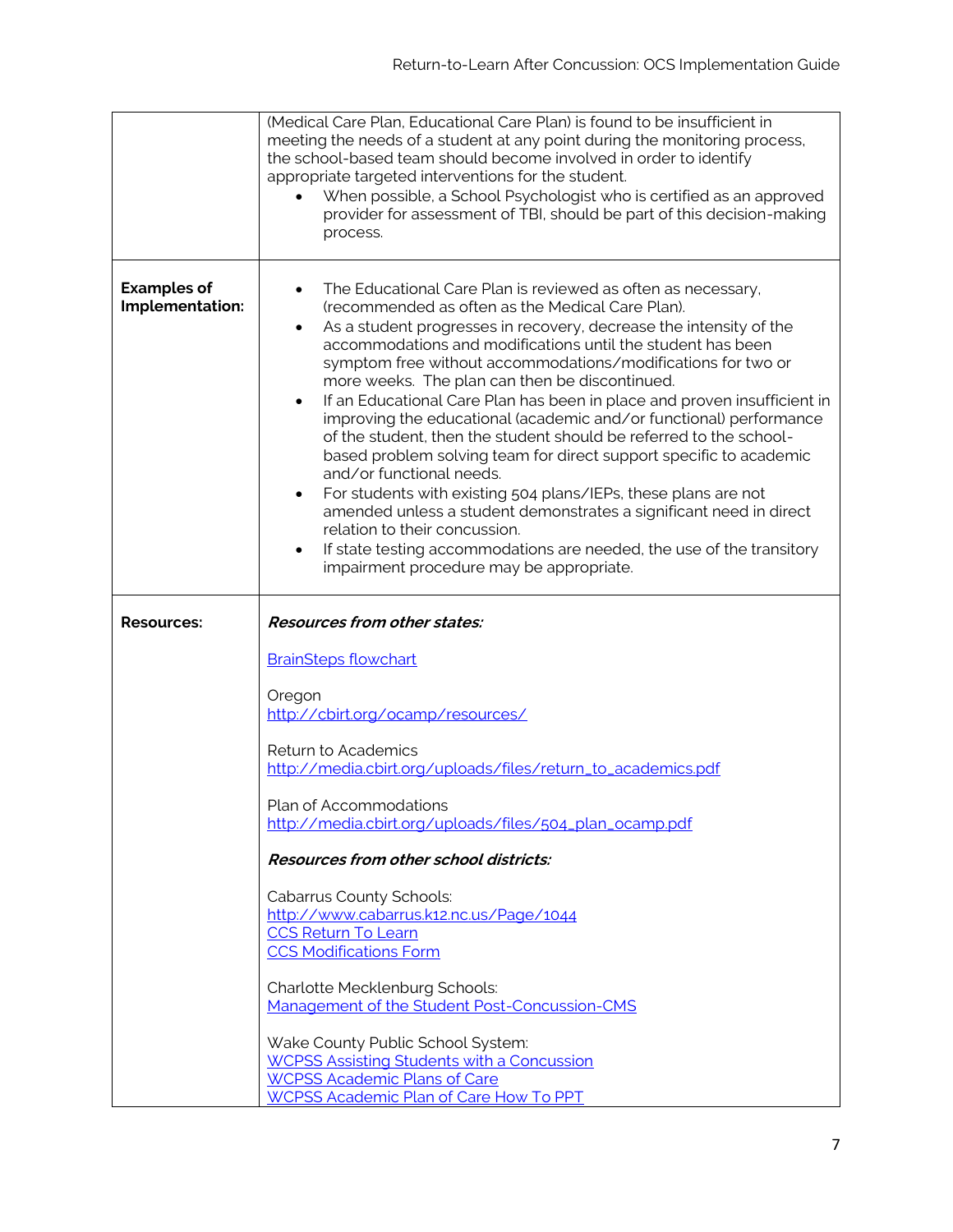**(b) In accordance with the LEA or charter school plan, each school must appoint a team of people responsible for identifying the return-to-learn or play needs of a student who has suffered a concussion. This team may include the student, student's parent, the principal, school nurse, school counselor, school psychologist, or other appropriate designated professional.**

| <b>Explanation:</b>                   | If an Educational or Medical Care Plan is deemed necessary, this should be<br>developed by a designated team of school-based professionals, the student's<br>parent(s)/guardian(s) and medical care providers in order to address the<br>needs of that student as they progress through recovery.                                                                                                                                                                                                                                                    |
|---------------------------------------|------------------------------------------------------------------------------------------------------------------------------------------------------------------------------------------------------------------------------------------------------------------------------------------------------------------------------------------------------------------------------------------------------------------------------------------------------------------------------------------------------------------------------------------------------|
| <b>Examples of</b><br>Implementation: | The parent/guardian and designated Concussion Contact (or other<br>designated school professional) are present in the development of the<br>plan of care.<br>The student should be invited at the team's discretion.<br>If the student's teacher(s) cannot be present when the plan is<br>developed, input should be gathered prior to development.<br>Individuals that may also be consulted, but are not required members<br>of the team, may include the school nurse, school counselor, school<br>psychologist and/or a coach/athletic director. |
|                                       |                                                                                                                                                                                                                                                                                                                                                                                                                                                                                                                                                      |
| <b>Resources:</b>                     | <b>Resources from other states:</b>                                                                                                                                                                                                                                                                                                                                                                                                                                                                                                                  |
|                                       | Oregon<br><b>Concussion Management Team</b>                                                                                                                                                                                                                                                                                                                                                                                                                                                                                                          |
|                                       | Resources from other school districts:                                                                                                                                                                                                                                                                                                                                                                                                                                                                                                               |
|                                       | Cabarrus County Schools:<br><b>Concussion Protocol</b>                                                                                                                                                                                                                                                                                                                                                                                                                                                                                               |

**(c) Each LEA and charter school must provide information and staff development on an annual basis to all teachers and other school personnel in order to support and assist students who have sustained a concussion in accordance with their learning and behavioral needs. This annual training should include information on concussion and other brain injuries, with a particular focus on return-to-learn issues and concerns.**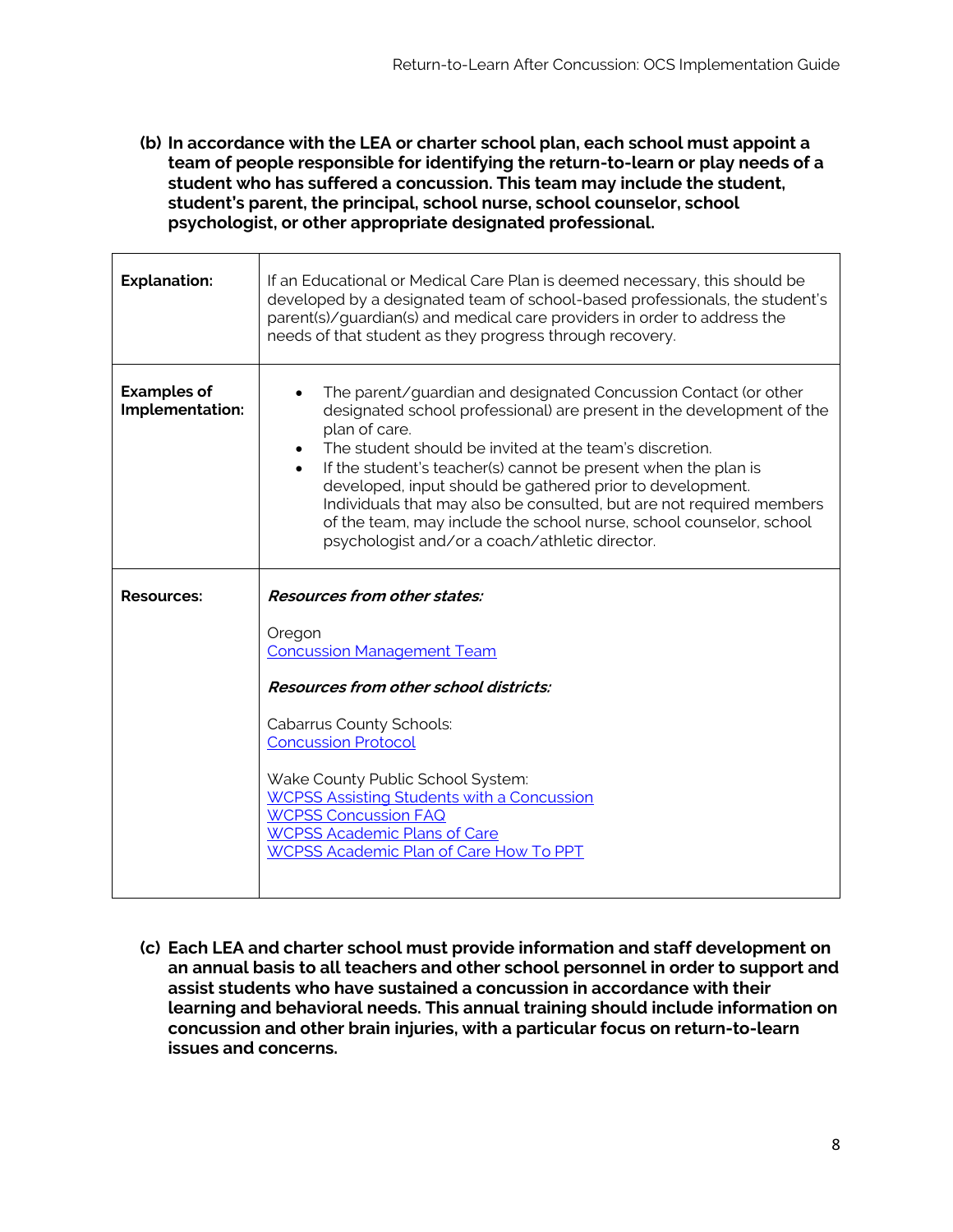| <b>Explanation:</b>                   | This annual updating will remind all school personnel of concussions and their<br>impact on students' school functioning, the concussion policy, and the specific<br>procedures developed by the school to implement the state concussion<br>policy. This also will permit discussion of any needed changes to the district<br>level procedures for assisting students who have sustained a concussion.                                                                                                                                                                                                                                                                                                                                                                                                                                                                                                                                                    |
|---------------------------------------|------------------------------------------------------------------------------------------------------------------------------------------------------------------------------------------------------------------------------------------------------------------------------------------------------------------------------------------------------------------------------------------------------------------------------------------------------------------------------------------------------------------------------------------------------------------------------------------------------------------------------------------------------------------------------------------------------------------------------------------------------------------------------------------------------------------------------------------------------------------------------------------------------------------------------------------------------------|
| <b>Examples of</b><br>Implementation: | Presentation contains information regarding:<br>What a concussion is and how it might manifest within the<br>$\circ$<br>classroom<br>Roles and responsibilities of designated staff members<br>$\circ$<br>School procedures for return-to-learn<br>$\circ$<br>Presentation may be provided by student services at the beginning of<br>each school year<br>Presentation might be delivered as schools are doing annual diabetes<br>$\bullet$<br>education or other annual education<br>Presentation may be delivered as an on-line tutorial for staff to watch<br>$\bullet$<br>at their convenience<br>Presentation of information as per the GWCA might also be included<br>$\bullet$                                                                                                                                                                                                                                                                      |
| <b>Resources:</b>                     | <b>Websites:</b><br>Gfeller-Waller Concussion Awareness Act<br>http://gfellerwallerlaw.unc.edu/GfellerWallerLaw/gwlaw.html<br>Center for Disease Control - Heads-up Program:<br>http://www.cdc.gov/headsup/schools/index.html<br>Dr. Mike Evans - Concussion management and return to learn:<br>https://www.youtube.com/watch?v=_55YmblGgYM<br>American Academy of Neurology<br>https://www.aan.com/concussion<br><b>Resources from other states:</b><br>Oregon<br>http://cbirt.org/ocamp/resources/<br>Nebraska<br>http://biane.org/audience/concussion/concussiontraining/concussion-<br>managementtraining.html<br>Colorado<br>https://www.colorado.gov/pacific/cssrc/concussion-traumatic-brain-injury<br>http://www.cde.state.co.us/sites/default/files/documents/healthandwellne<br>ss/download/brain injury/finalconcussionquidelines8.22.12.pdf<br><b>BrainSteps</b><br>http://brainsteps.net/#resources<br>Resources from other school districts: |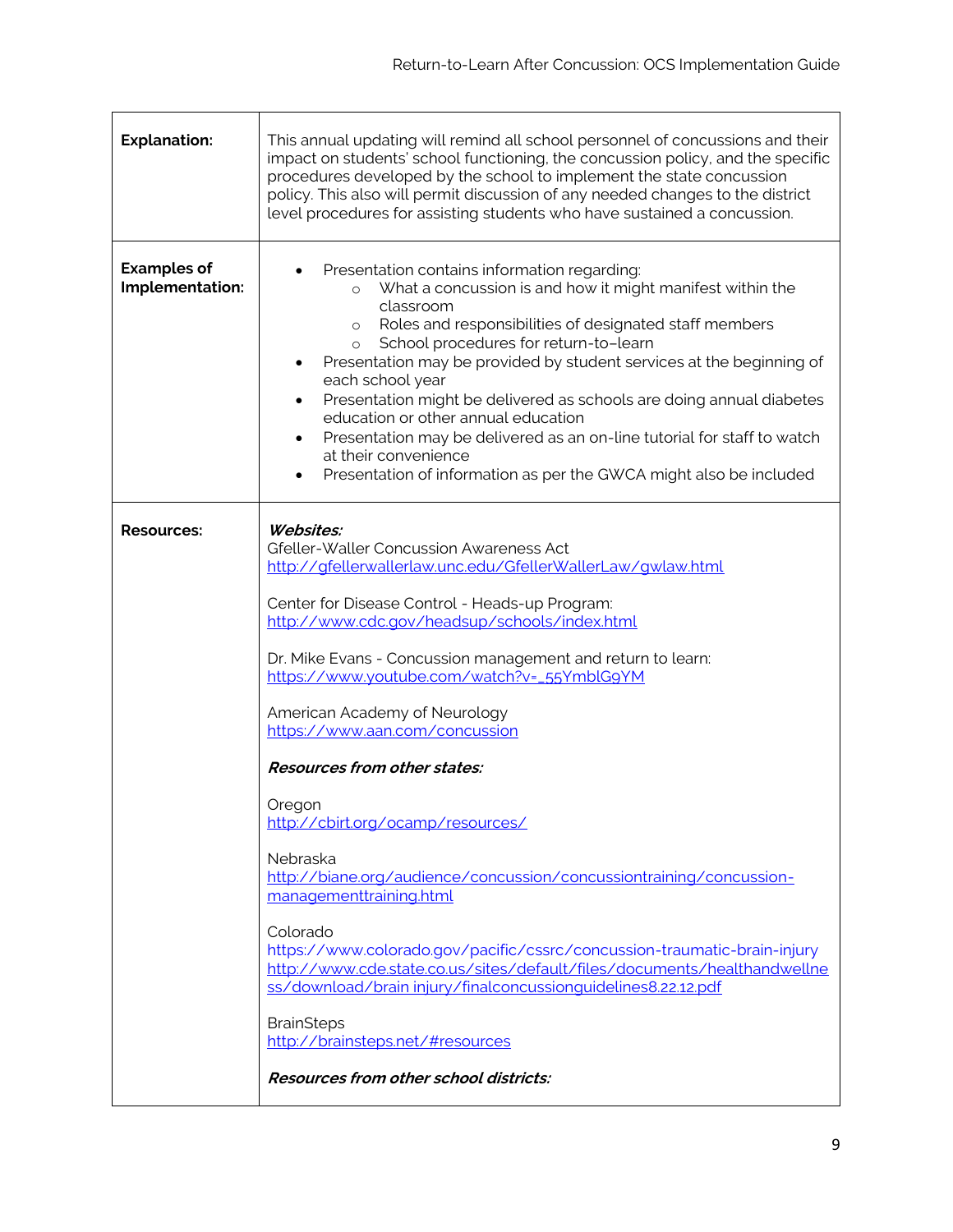| Wake County Public School System:    |
|--------------------------------------|
| <b>WCPSS Concussion Presentation</b> |
| WCPSS Signs and Symptoms             |
| <b>WCPSS Concussion FAQ</b>          |
|                                      |

**(d) Each LEA and charter school will include in its annual student health history and emergency medical information update a question related to any head injury/concussion a student may have incurred during the past year.**

| <b>Explanation:</b>                  | A system of collecting information annually must be installed by all LEAs and<br>charter schools. Each LEA and charter school must determine how this<br>information should be gathered and housed. If the update indicates a<br>previously unknown head injury, this should initiate the notification process of<br>return-to-learn.                                                                                                                                                                                              |
|--------------------------------------|------------------------------------------------------------------------------------------------------------------------------------------------------------------------------------------------------------------------------------------------------------------------------------------------------------------------------------------------------------------------------------------------------------------------------------------------------------------------------------------------------------------------------------|
| <b>Examples of</b><br>Implementation | Most schools have a student information card/document completed<br>annually by the parent/guardian that provided updated contact and<br>emergency information.<br>On the annual student information card/document, a question<br>$\circ$<br>regarding current medical needs or past history of concussion<br>could be included. For example, "Has your student experienced<br>a head injury of any kind (e.g. concussion) in the past year?"<br>The medical information page in PowerSchool may also be used for<br>documentation. |
| <b>Resources:</b>                    | <b>Resources from other states:</b><br>Health History Form W/ Concussion Included<br>http://www.rockbridge.k12.va.us/documents/health/student_health_history_f<br>or pdf                                                                                                                                                                                                                                                                                                                                                           |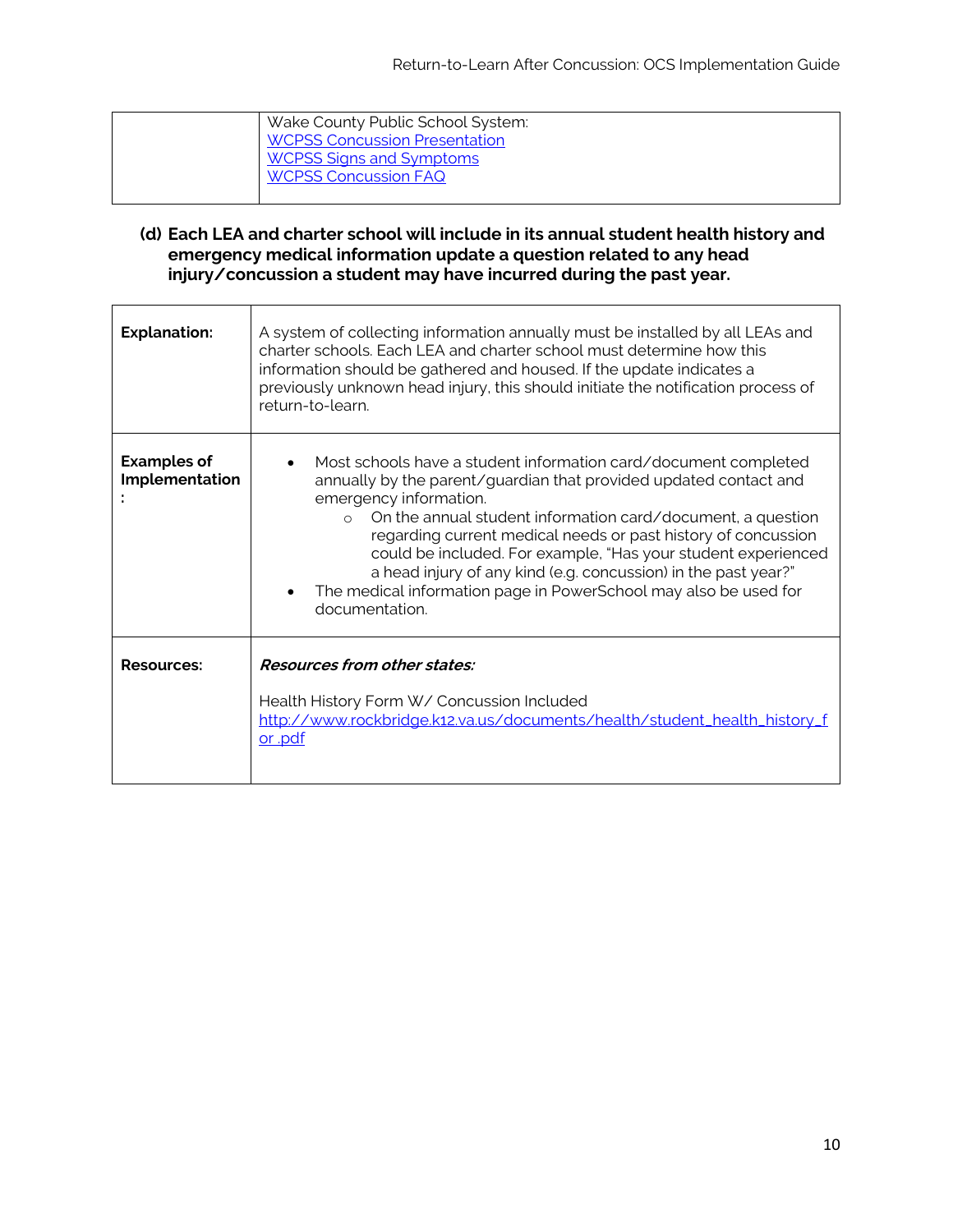# **Quick References and Forms**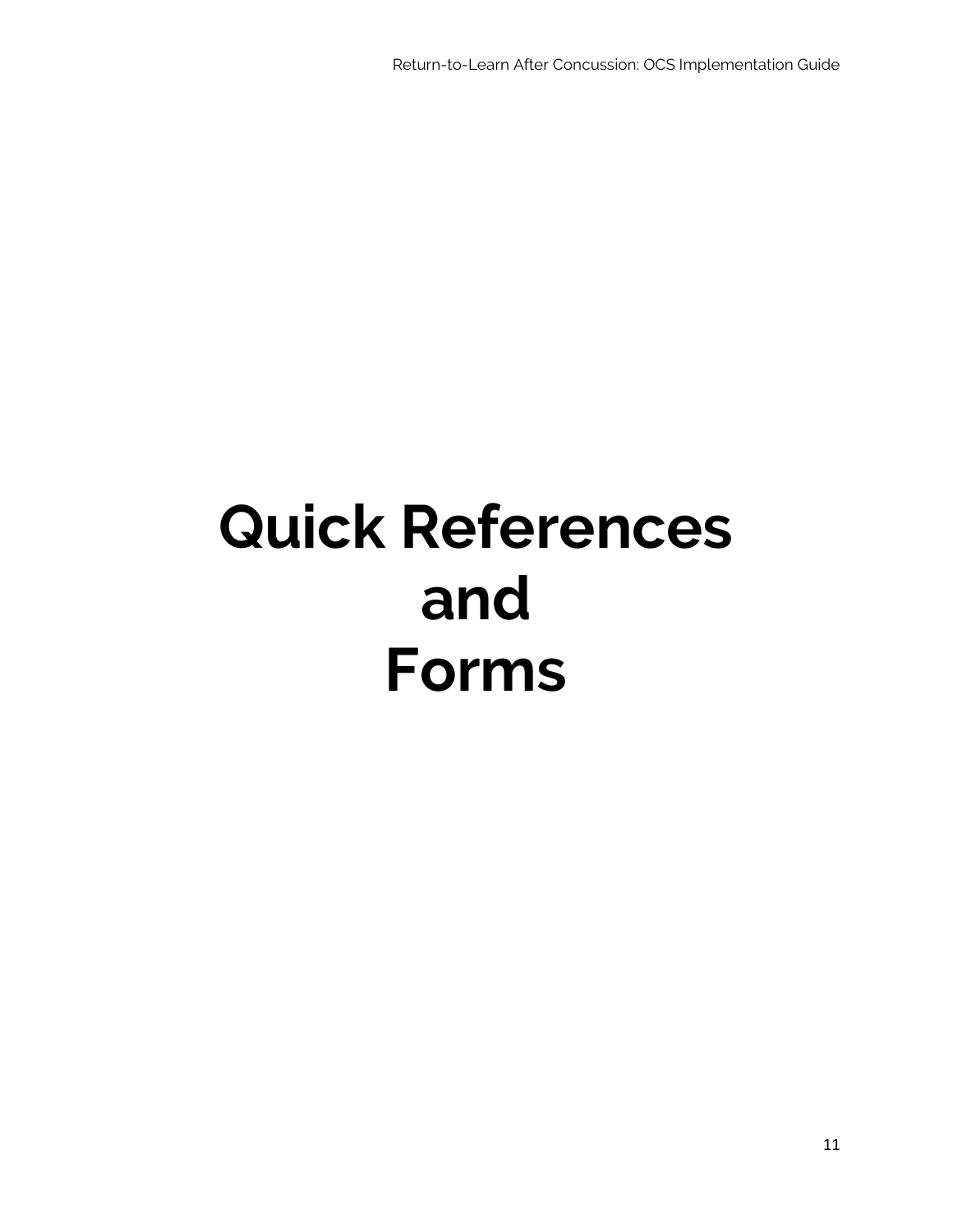

### **Management of Head, Neck, or Back Injuries**

Head, neck, and/or back injuries can be the most fatal and critical injuries that athletes sustain! If you suspect that a student or student athlete has a head, neck, or back injury, tell him or her to respond verbally to any questions you ask and to avoid nodding or shaking their head. The goal in caring for a person with a head, neck, or back injury is to minimize movement.

Signs and symptoms of a possible head, neck, and/or back injuries are listed below. If you observe a student or student athlete experiencing even one of these symptoms, the athlete **MUST immediately be removed from all participation.** If the ATC/First Responder/School Nurse is available, contact him/her immediately so an evaluation can be performed. If the ATC/First Responder/School Nurse is not accessible provide the following care. **Please note that if the athlete is unconscious or has an altered level of consciousness 911 should be called immediately.**

### **Signals of Head, Neck, and Back Injuries May Include:**

- Change in consciousness
- Severe pain or pressure in the head, neck, or back
- Tingling or loss of sensation in the hands, fingers, feet, or toes
- Partial or complete loss of movement of any body part
- Unusual bumps or depressions on the head or over the spine
- Blood or other fluids in the ears or nose
- Heavy external bleeding of the head, neck, or back
- Seizures
- Impaired breathing as a result of injury
- Impaired vision (e.g., double vision) as a result of the injury
- Nausea or vomiting
- Persistent headache
- Loss of balance
- Bruising of the head, especially around the eyes or behind the ears

Caring for Head, Neck, and Back Injuries

- 1. Contact the ATC/First Responder/School Nurse and/or EMS immediately!
- 2. Minimize movement of the head, neck, and/or back
- 3. Check for consciousness and breathing.
- 4. Maintain an open airway.
- 5. Control any external bleeding.
- 6. Keep the victim calm. Comfort and reassure them. Encourage them to stay still until help (ATC or EMS) arrive.
- **7. CONTACT PARENT/LEGAL GUARDIAN.**

**\*\*\* After contacting the parents, make sure to contact both the Athletic Trainer/First Responder/School Nurse if they are not present on the scene.\*\*\***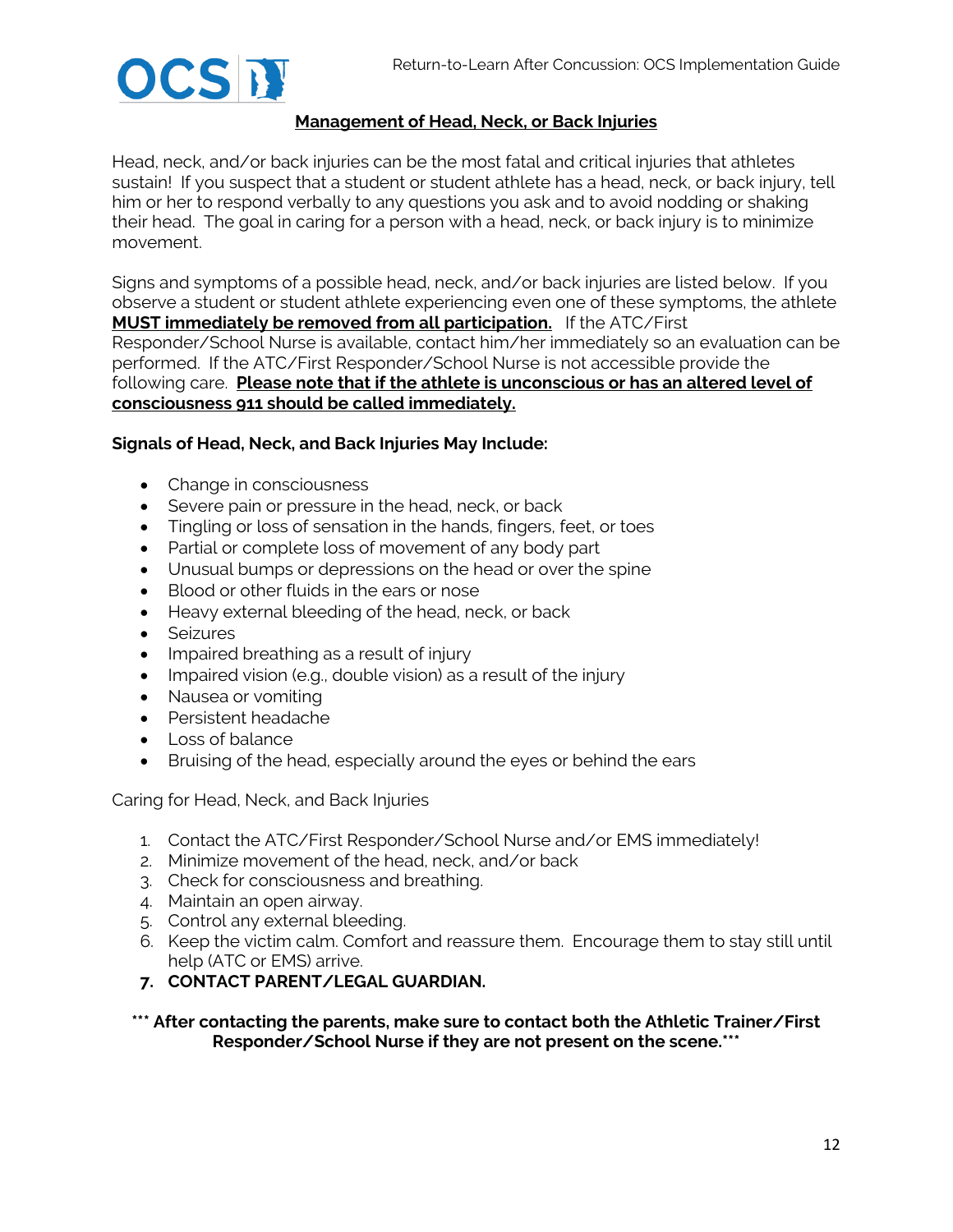

### **Management of Suspected Head Injuries**

Signs and symptoms of a possible concussion are listed below. If you observe an athlete experiencing even one of these symptoms, the student or student athlete **MUST be removed immediately from all participation.** If the ATC/First Responder/School Nurse is available, contact him/her immediately so an evaluation can be performed. If the ATC/First Responder/School Nurse is not accessible, contact parent and recommend a prompt physician evaluation.

### **\*\*\* After calling the parents, make sure to contact both the Athletic Director or Athletic Trainer/First Responder if they are not present on the scene.\*\*\***

### **What is a concussion?**

A concussion is a brain injury that:

- Is caused by a bump, blow, or jolt to the head
- Can change the way your brain normally works
- Can range from mild to severe
- Can occur during practices, games in any sport, recess, physical education, or during any physical activity
- Can happen even if you haven't been knocked out
- Can be serious even if you've just been "dinged" or had your "bell rung"

### **What are the symptoms of a concussion?**

- Nausea (feeling that you might vomit)
- Balance problems or dizziness
- Double or fuzzy vision
- Sensitivity to light or noise
- Headache
- Feeling sluggish
- Feeling foggy or groggy
- Concentration or memory problems (forgetting game plays)
- Confusion

### **\*Any student or student athlete with a suspected concussion must see a physician for return to play clearance.\***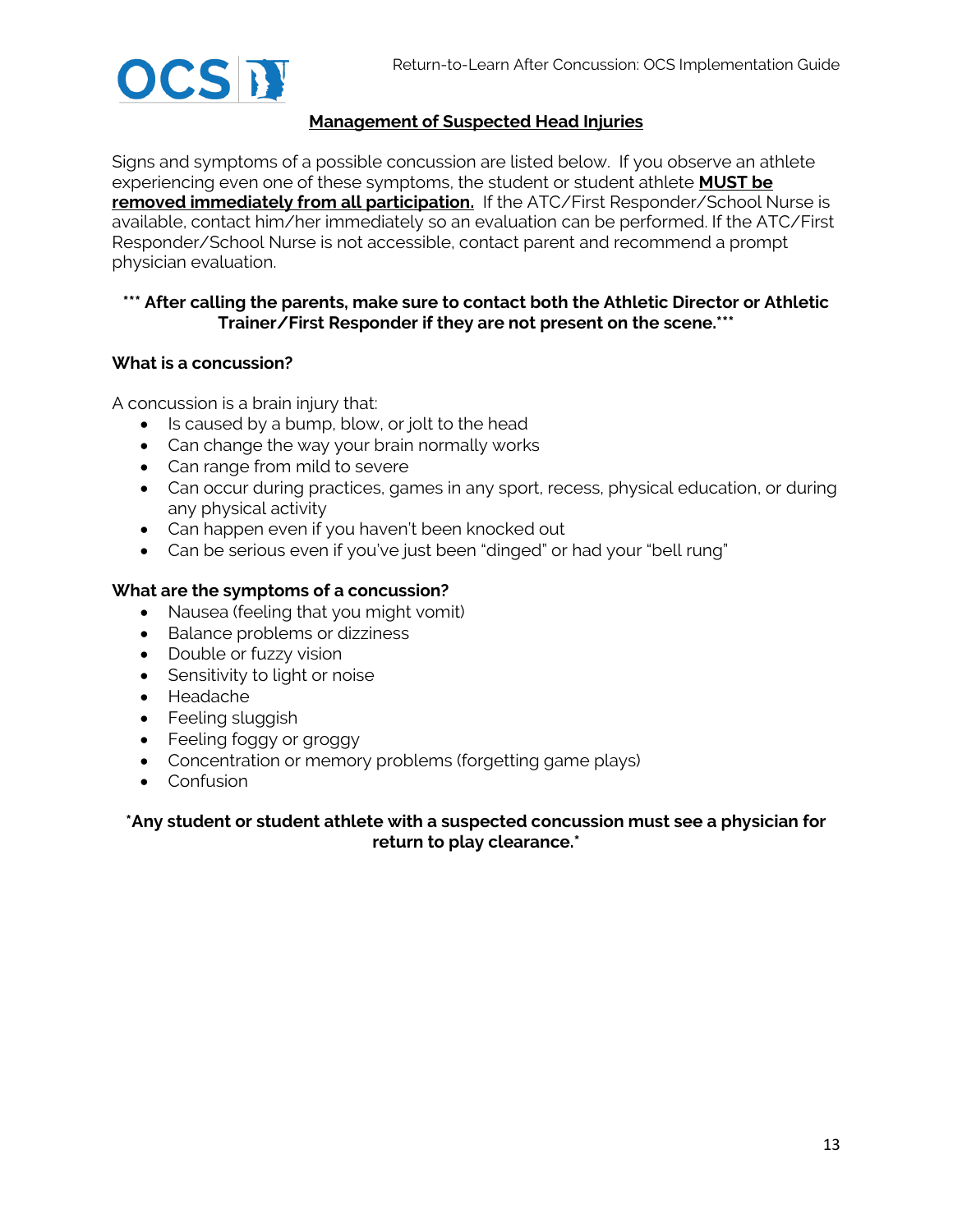

### **Management of the Student with Concussion**

**Objective:** To provide for the education of a student experiencing a concussion while promoting safety, healing and academic engagement.

A concussion is defined as a brain injury that results in a temporary disruption of normal brain function. This occurs when the brain is rocked back and forth inside the skull as a result of a blow to the head or body. A concussion can occur from contact with another person, hitting a hard surface, or getting hit by a piece of equipment. Concussions occur in athletics as well in recreational activities, physical education classes, skate boarding, automobile accidents, among others.

Signs and symptoms of a concussion typically fall into four major categories: physical, cognitive, emotional, and sleep related. The following table identifies the common symptoms in these categories. During the recovery phase, a student may experience a wide variety of symptoms that can impact physical and academic performance in the school setting. Concussions vary as does the presentation of symptoms and course of recovery. This is not a comprehensive list of symptoms:

| <b>Physical</b>        | <b>Cognitive (Thinking)</b>     | <b>Behavioral and</b>                    | Other                         |
|------------------------|---------------------------------|------------------------------------------|-------------------------------|
|                        |                                 | <b>Emotional</b>                         |                               |
| Headache/Neck Pain     | Slowed Thinking                 | <b>Inappropriate Emotions</b><br>Fatigue |                               |
| Nausea or Vomiting     | Feeling "Slowed Down"           | Personality Change                       | Drowsiness                    |
| Dizziness/Poor Balance | Slowed/Slurred Speech           | Nervousness/Anxiety                      | <b>Excess Sleep</b>           |
| Low Energy             | Difficulty Remembering          | Feeling More "Emotional"                 | <b>Trouble Falling Asleep</b> |
| Trouble with Vision    | <b>Difficulty Concentrating</b> | Irritability                             | <b>Sleeping Less</b>          |
| Sensitivity to         | Easily Confused                 | Sadness                                  | <b>Disoriented</b>            |
| Light/Noise            |                                 |                                          |                               |
| Vacant Stare           | Change in Performance           | Lack of Motivation                       | Excessive                     |
|                        |                                 |                                          | Daydreaming                   |

Current research demonstrates that most symptoms subside in 1-3 weeks post-concussion in approximately 80% of individuals, with the remaining 20% exhibiting symptoms over a more moderate or long term basis. Strict adherence to the medical care recommendations is imperative to the recovery process.

Onslow County Schools involves a multidisciplinary team approach with concussion issues. The team at the school level may include the school nurse, school counselor, 504 Coordinator, athletic trainer, coaches, physical education teachers, administrators, classroom teachers, parents, health care providers, and the student- all focusing on the student support and needs.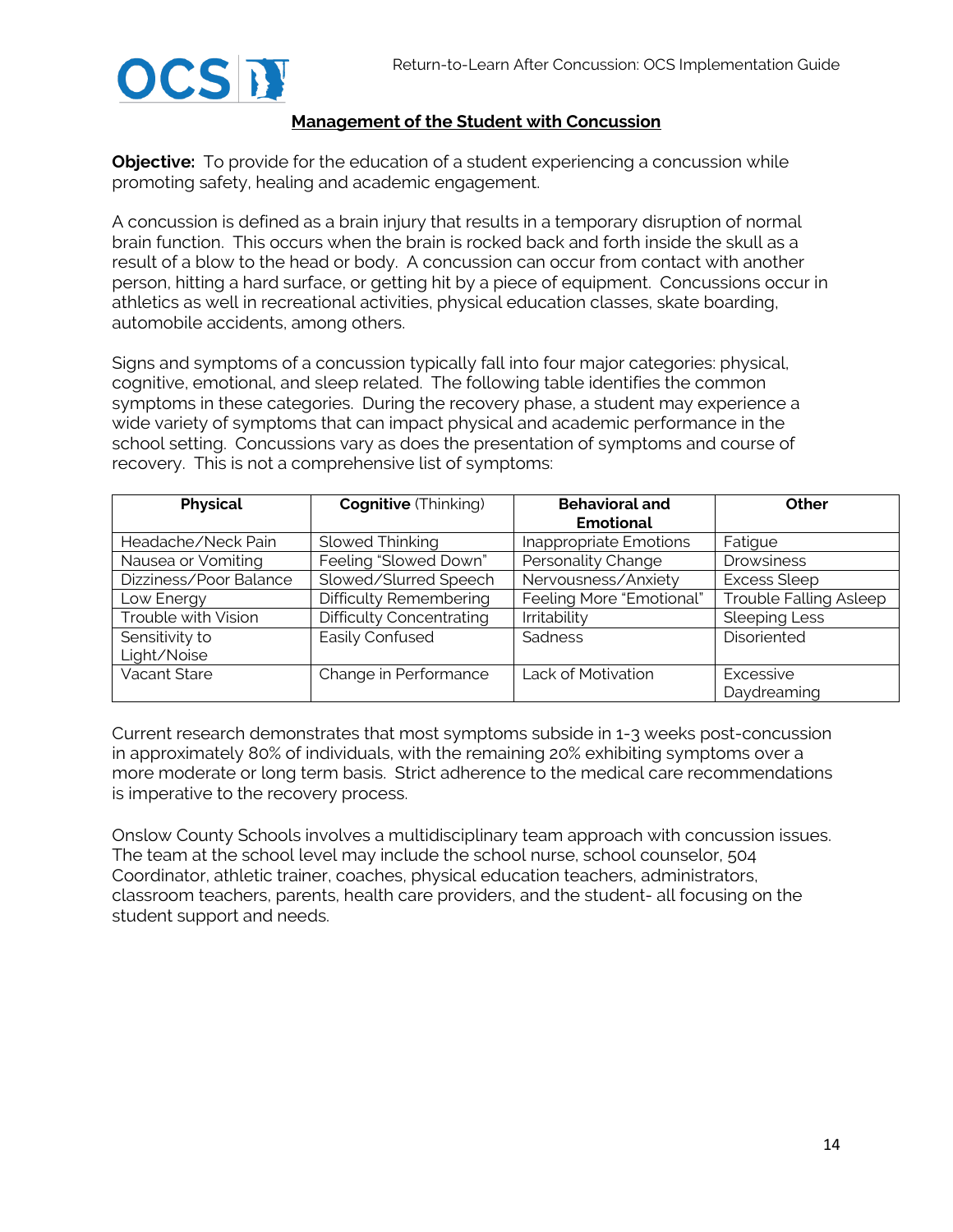## **OCST**

### **Onslow County Schools Concussion Protocol**

- 1. A school nurse or a certified athletic trainer (ATC) who assesses a student and determines they are exhibiting signs and symptoms consistent with a concussion can complete a temporary Academic Modification Form. This form will allow students to start receiving appropriate academic restrictions to facilitate a quicker recovery. **Parents must be notified of this process**. These modifications will expire in five (5) school days. This should allow students to be seen by a medical provider to determine if any further/other restrictions are necessary.
- 2. Parent/Guardian shall be provided with the "Return to Learn: Academic Accommodation Plan Following a Concussion" form to be completed by the medical provider as well as the "Parent Information Sheet". A signed copy of the Parent Information Sheet should be kept on file at the school.
- 3. Once seen by a medical provider, a parent or the student should return the "Return to Learn: Academic Accommodation Plan Following a Concussion" form with any restrictions recommended to the school concussion contact. (Teachers and other school staff should be notified about a student with a concussion by the concussion contact ASAP so that appropriate accommodations can be implemented without delay.)
- 4. The concussion contact will personally notify the teachers and the Section 504 coordinator (if appropriate) of the physical and academic accommodations recommended by the medical provider. Within 2 school days, the concussion contact will notify the parent that the accommodations are in place, will confirm plan, related to the follow-up medical appointment, and will provide Parent Information Sheet.
- 5. At one week (7 days): School nurse/ATC will follow up with the student. If the medical provider has not released the student by this follow-up, the teachers, and school nurse/ATC will meet to discuss the observations and notations about the student's classroom performance as well as any physical concerns. Once a release of information has been signed, the nurse/ATC will contact the medical provider to share the information about the student's performance in the academic environment.
- 6. If student has not been released to normal activity by the 14th calendar day of modifications, there will be a meeting to implement a Transitory Impairment Plan (scheduled by the Section 504 coordinator).
- 7. At this meeting- complete the Transitory Impairment Plan (which provides student with accommodations that are appropriate on a temporary basis, with an understanding of "best practice" for student recovery). This meeting should include the nurse/ATC, 504 coordinator, teacher(s), student and parent(s). The meeting can include the parent(s) as "face to face" or via phone conference, but it is important that they be included in the discussion. Provide the parent with copy of the Transitory Impairment Plan and "Parent Information Sheet on Concussions" with parent signature confirming they have received this information. Provide each teacher of the student with a copy of the Transitory Impairment Plan (with documentation indicating they have received a copy).
- 8. The physical and academic accommodations must be renewed, at minimum, every 21 days by a licensed medical provider. (Please share this information with the parents.) Schedule the next meeting to review the student progress (physically and academically) and the need to continue accommodations.
- 9. Review the Transitory Impairment Plan periodically (following medical provider visit or at minimum every 21 days) as a team until the student is medically cleared.
- 10. If and when you reach the five (5) month mark with this impairment, meet as a team with updated medical provider information to discuss a referral for Section 504 eligibility.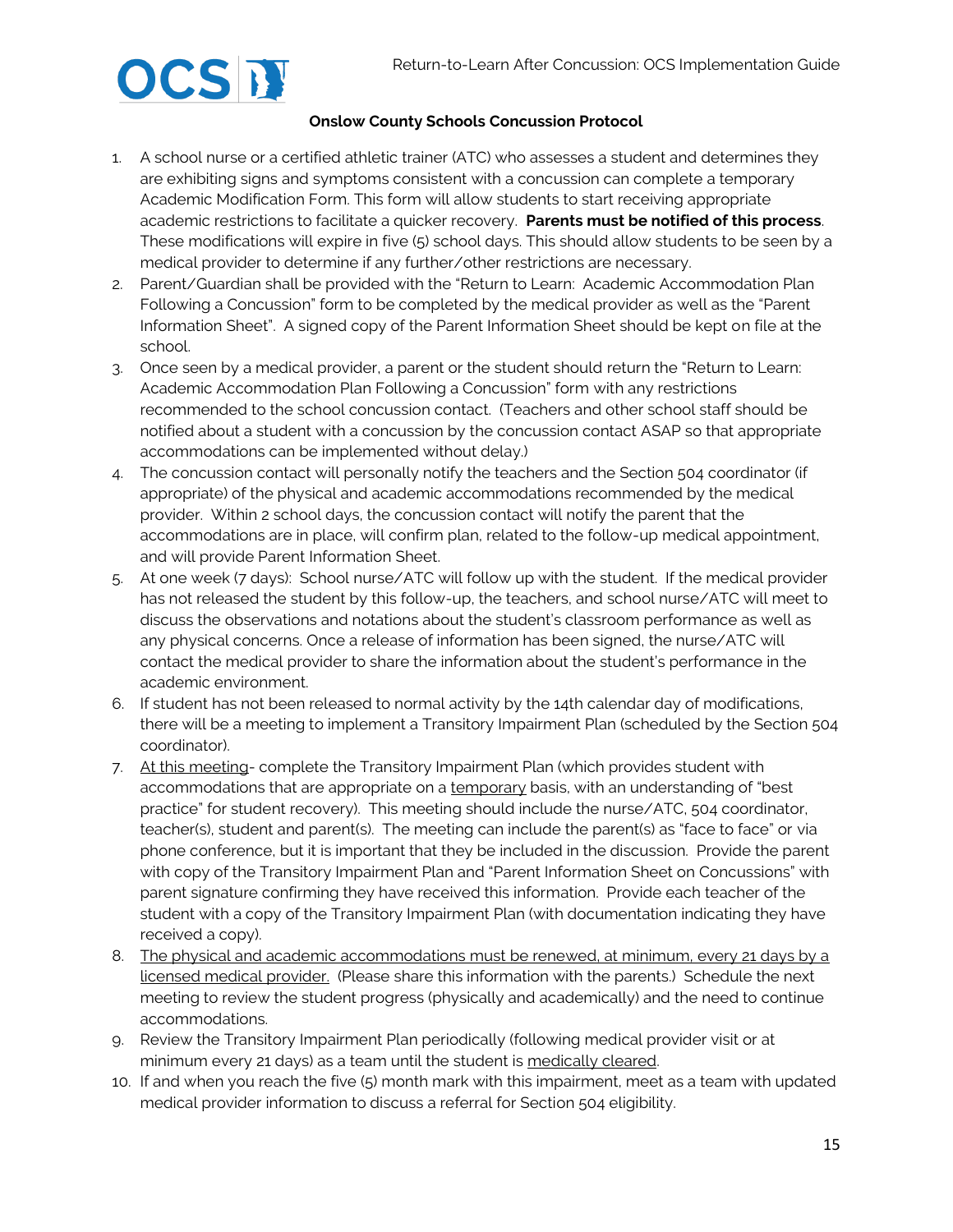

### **Parent Information Sheet on Concussions**

One of the primary goals of Onslow County Schools is to meet the educational needs of our students. In the event of an injury, this means supporting a healthy recovery. A "**Return to Learn: Academic Accommodation Plan**" must be completed by a licensed medical provider following a concussion to inform the school of specific accommodations that your child will need to promote recovery. The school team (school nurse or certified athletic trainer (ATC), teachers, school counselor, coaches, and the parent and student) will meet to discuss any academic accommodations necessary to promote recovery and how these will be applied in your child's classes. The recommendations of your medical provider will be strictly followed. The school team **may** recommend additional supports including, but are limited to: additional time to complete assignments, abbreviated assignments to promote learning while limiting mental exertion, modification of the way student mastery of information is measured (such as the testing schedule or format of testing), limited exposure to/use of technology, and rest breaks (such as lunch in a room where noise and lights can be adjusted).

The time immediately following a brain injury is crucial to a healthy recovery. As the school is offering academic adjustments to meet your child's educational needs, **it is the expectation that your child is following the medical provider's recommendations in regards to brain stimulating activities** which may include: limited or no use of computers, cell phones, video games, television, etc. It is your responsibility to monitor the time spent on homework and the computer. Taking part in extracurricular activities such as athletic practice or games, attending athletic events, dances, etc., will be determined by the individual student's needs and the advice of medical providers.

The school nurse/ATC will follow up with your child and may have him/her complete a Post-Concussion Symptoms Checklist as deemed medically necessary, until released to normal activity.

Please be aware that if your child has not been released to normal activity by the 14th calendar day, there will be a meeting to implement a Transitory Impairment Plan (scheduled by the Section 504 coordinator). This will provide teachers, the student and parents with the necessary information to work toward the student's recovery.

The physical and academic accommodations must be renewed, at minimum, every 21 days by a licensed medical provider. The school team will meet after the medical provider follow-up appointments to review the student's recovery, the updated medical information and discuss any need for adjustments to the accommodations initially provided. These meetings will continue until the student has been released by the medical provider to fully "return to learn/return to play". If your student's concussion symptoms last 5 months, the team will discuss a referral for a Section 504 plan.

### **My signature below indicates that I have been provided the Parent Information Sheet on Concussions.**

| <b>Student Name:</b> |  |
|----------------------|--|
|----------------------|--|

**Parent/Guardian Name: \_\_\_\_\_\_\_\_\_\_\_\_\_\_\_\_\_\_\_\_\_\_\_\_\_\_\_\_\_\_\_\_\_\_\_\_\_\_\_\_\_\_\_\_\_\_\_\_\_\_\_\_\_\_\_**

(Please Print)

**Parent/Guardian Signature: \_\_\_\_\_\_\_\_\_\_\_\_\_\_\_\_\_\_\_\_\_\_\_\_\_\_\_\_\_\_\_\_\_\_\_\_\_\_ Date: \_\_\_\_\_\_\_\_\_**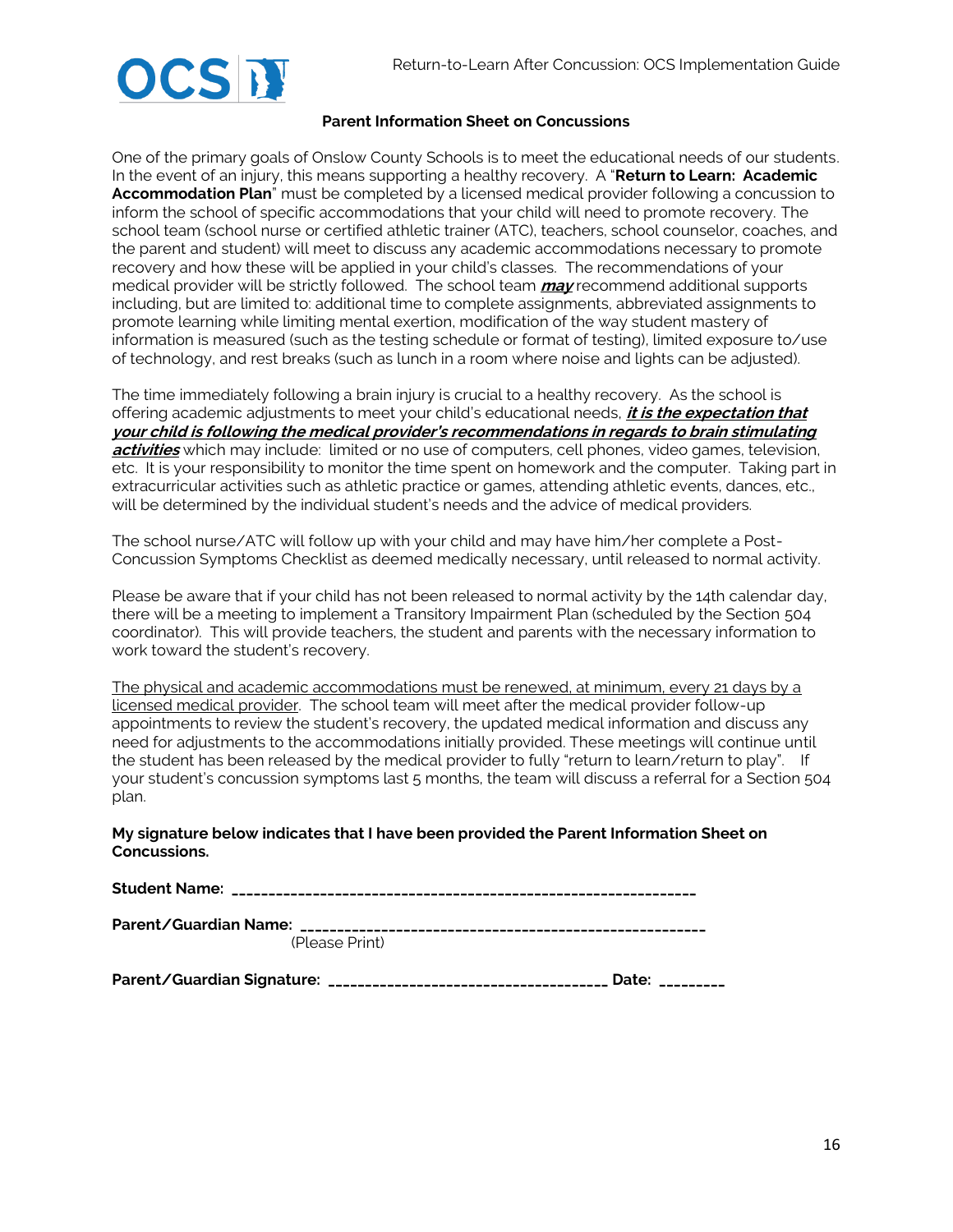

**Return to Learn: Academic Accommodation Plan**  (To be completed by medical provider)

### **This form should be brought to the school nurse immediately upon return to school to initiate the health**

#### **alert process.**

Student's name: \_\_\_\_\_\_\_\_\_\_\_\_\_\_\_\_\_\_\_\_\_\_\_\_\_\_\_\_\_\_\_\_\_\_\_\_\_\_\_\_\_\_\_ Date of birth: \_\_\_\_\_\_\_\_\_\_\_\_\_\_\_\_

The above student has been diagnosed with a concussion (also known as a mild traumatic brain injury). Following a concussion individuals need both cognitive and physical rest to allow for the best and quickest recovery. Therefore it is important to limit activities that require a lot of thinking or concentration, as this can make the symptoms worse.

### **The student is able to return to school (date) \_\_\_\_\_\_\_\_\_\_\_\_\_ with the following recommended supports:**

**\_\_\_\_\_** No supports necessary. Student has been released to return to full academic and athletic/physical fitness activities.

### **To promote cognitive rest:**

- \_\_\_\_\_ Allow for shortened school days. Recommended \_\_\_\_\_ hours per day until re-evaluated. (Alternating days of morning/afternoon classes suggested if ≤4 hours/day recommended)
- \_\_\_\_\_ Allow for shortened classes (i.e. rest breaks during class) Maximum class length \_\_\_\_\_ minutes.
- \_\_\_\_\_ Allow extra time to complete coursework/assignments.
- \_\_\_\_\_ No classroom or standardized testing at this time, as this does not reflect the student's true abilities.
- \_\_\_\_\_ Limited classroom testing allowed. No more than \_\_\_\_\_ questions and/or \_\_\_\_\_ total time.
	- \_\_\_\_\_ Student is able to take quizzes or tests that are written but not bubble sheets.
	- \_\_\_\_\_ Student is able to take tests but should be allowed extra time to complete.
- \_\_\_\_\_ Lessen screen time (computer, videos, smartboard) to a maximum of \_\_\_\_\_ minutes per class AND no more than \_\_\_\_\_ continuous minutes (with 5-10 minute break in between).
- \_\_\_\_\_ Print class notes and online assignments (14 Font recommended)
- \_\_\_\_\_\_ Lessen homework by \_\_\_\_\_% per class; or to a maximum of \_\_\_\_\_ total minutes nightly for all classes, but no more than \_\_\_\_\_ continuous minutes.

### **To address sensitivity to noise and light:**

- \_\_\_\_\_ Provide alternative setting during band or music class (outside of band room or music classroom)
- \_\_\_\_\_ Provide alternative setting during PE and recess to avoid noise exposure and risk of further injury (out of the gym.)
- \_\_\_\_\_ Allow early class release for class transitions to reduce exposure to hallway noise.
- \_\_\_\_\_ Provide alternative location to eat lunch outside the cafeteria.
- \_\_\_\_\_ Allow the use of earplugs when in a noisy environment during the school day.
- \_\_\_\_\_ Allow student to wear sunglasses or a hat with a bill worn forward to reduce light exposure.

### **IMPORTANT:**

**Students participating on school athletic teams must have their medical provider complete the Gfeller-Waller Concussion Clearance Return to Play Form before they can return to practice/play.**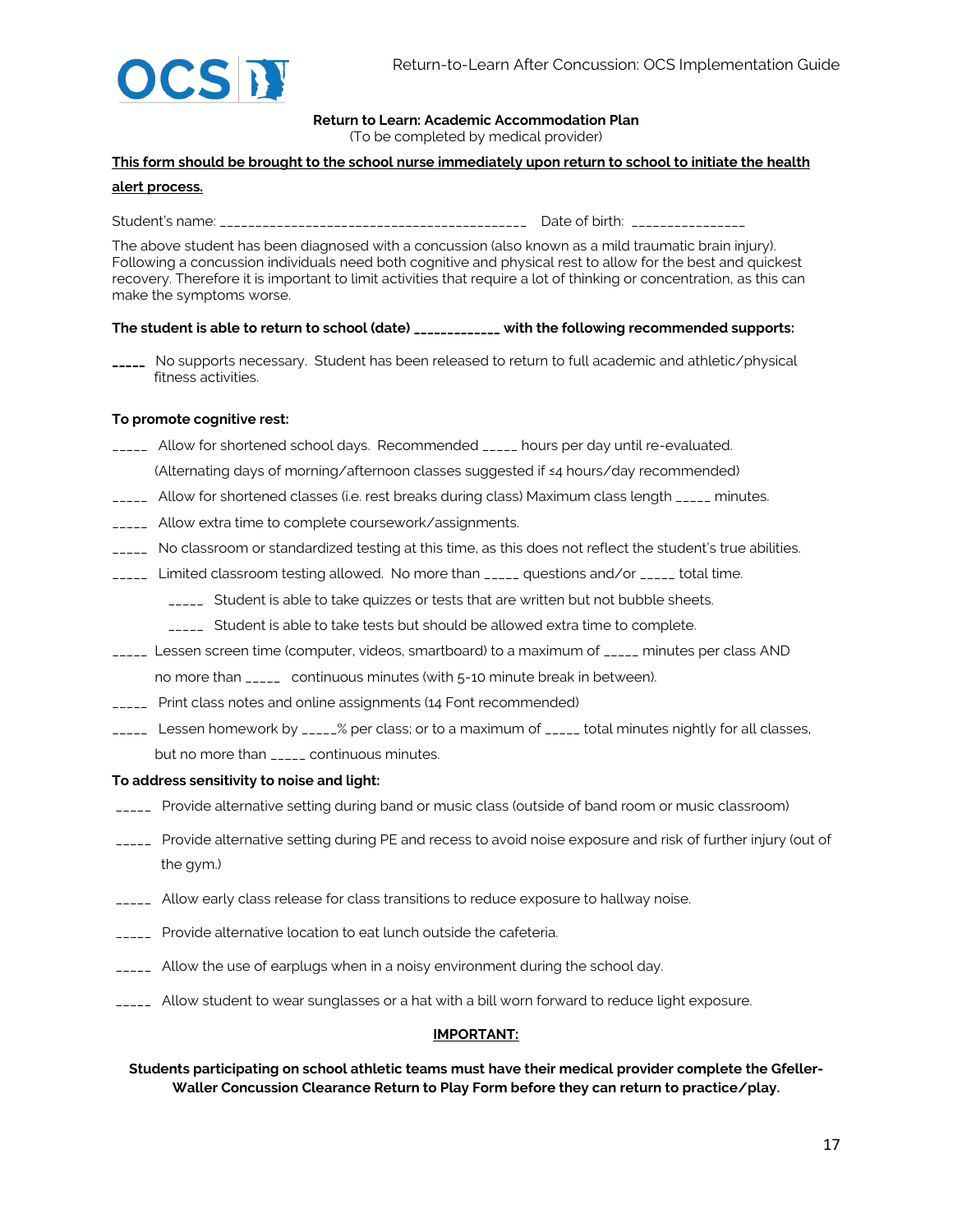

### **Return to Learn: Academic Accommodation Plan (continued)**

### **No student should return to full physical activity (PE, recess, etc.) if ANY symptoms are present**

### **For students in elementary, middle or high school not on athletic/sports teams:**

- \_\_\_\_\_ No PE/Recess/Participation in any classes or events involving physical activity or on sports teams until re-evaluated.
- \_\_\_\_\_ Patient has completed a return to play progression and is able to participate in PE/Recess/and any other classes or events involving physical activity as long as symptom free.
- \_\_\_\_\_ Can return to PE class and/or recess after completing a return to play progression under the supervision of the teacher as follows: [Student should be progressed to the next day ONLY if they do not experience symptoms. If symptoms occur, rest one day and return to last day activity with no symptoms. If "re-start" twice, consult healthcare provider. **ONCE THE FOLLOWING FIVE DAY RETURN TO ACTIVITY PLAN IS COMPLETED ALL ACADEMIC AND PHYSICAL RESTRICTIONS AND MODIFICATIONS ARE DISCONTINUED.**

| Day            | Activity                                                                                                                                                                                                                                                           | <b>Comments</b> |
|----------------|--------------------------------------------------------------------------------------------------------------------------------------------------------------------------------------------------------------------------------------------------------------------|-----------------|
| $\mathbf{1}$   | 20-30 minutes of light cardio activity: i.e., walking or stationary bike. Very<br>light activity - not breathing hard. Check with student every 20 minutes<br>during activity. STOP if concussion symptoms occur.                                                  |                 |
| $\overline{2}$ | 30 minutes cardio: jogging, medium pace and light calisthenics. No<br>contact. Can shoot/dribble basketball if alone. Intensity: breathing<br>heavier, still can talk while exercising. Check with student every 20<br>minutes. STOP if concussion symptoms occur. |                 |
| 3              | 30 minutes cardio: faster pace jogging and moderate calisthenics. Ok for<br>swings. Moderate weightlifting. Intensity: Difficult for conversation. Check<br>with student every 20 minutes. STOP if concussion symptoms occur.                                      |                 |
| 4              | Warm-up, Able to run without restriction. Able to participate in sports,<br>non-contact. Resume regular weightlifting. Check with student every 20<br>minutes. Stop if concussion symptoms occur.                                                                  |                 |
| 5              | Able to return to all activities. Check with student every 20 minutes<br>during activity to assure no return of symptoms. If concussion<br>symptoms occur, STOP and report to school nurse/ATC.                                                                    |                 |

These recommendations are based on today's evaluation. Date: \_\_\_\_\_\_

| Student is scheduled to return to this office. (Date approximate number of days/weeks) |  |                                    |  |       |
|----------------------------------------------------------------------------------------|--|------------------------------------|--|-------|
| Referral has been made to: Sports Medicine                                             |  | Neurology Physiatrist Psychiatrist |  | other |
| Signature of medical provider:                                                         |  | MD DO NP PA-C                      |  |       |
| Name of provider (print):                                                              |  | Office phone:                      |  |       |
|                                                                                        |  |                                    |  |       |

| To be completed by parent/guardian:                                                                                                                                                                         |       |  |  |
|-------------------------------------------------------------------------------------------------------------------------------------------------------------------------------------------------------------|-------|--|--|
| I agree with the above recommendations and would like them to be implemented: Yes<br>The best number to reach me during the day to discuss my child's plan for school is                                    | No l  |  |  |
| RELEASE OF INFORMATION: I give permission for the school nurse/school personnel to exchange information regarding my<br>child's care following the concussion with the provider/office listed above. Yes No |       |  |  |
| Signature of parent/guardian:                                                                                                                                                                               | Date: |  |  |

**Form was received and reviewed by school nurse/ATC.** (date & sign): \_\_\_\_\_\_\_\_\_\_\_\_\_\_\_\_\_\_\_\_\_\_\_\_\_\_\_\_\_\_\_\_\_\_

**Staff alert process was initiated by the School Concussion Contact** (date) \_\_\_\_\_\_\_\_\_\_\_\_\_\_\_\_\_\_\_\_\_\_\_\_\_\_\_\_\_\_\_